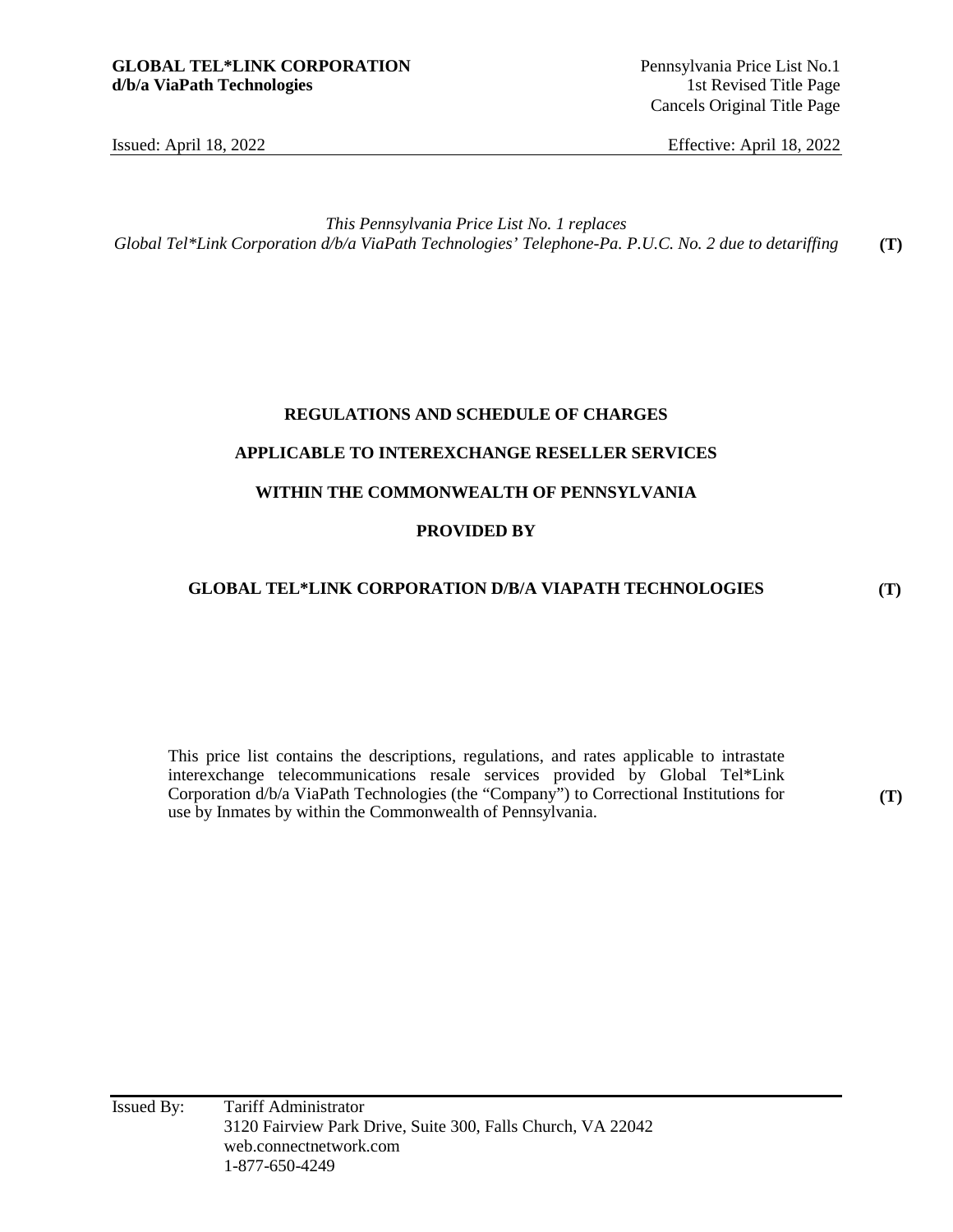#### **CHECK SHEET**

The following sheets are effective as of the date shown at the bottom of the respective sheet(s). Original and revised pages as named below comprise all changes from the original price list and are currently in effect as of the date on the bottom of this page.

| <b>PAGE</b>    | <b>REVISION</b> |        | <b>PAGE</b> | <b>REVISION</b> |        |
|----------------|-----------------|--------|-------------|-----------------|--------|
| Title          | 1st Revised     | ∗      | 26          | 2nd Revised     | $\ast$ |
| $\mathbf{1}$   | 15th Revised    | $\ast$ | 27          | 2nd Revised     | $\ast$ |
| $\overline{c}$ | 1st Revised     | ∗      | 28          | 2nd Revised     | $\ast$ |
| $\overline{3}$ | 1st Revised     | ∗      | 29          | 2nd Revised     | $\ast$ |
| $\overline{4}$ | 2nd Revised     | ∗      | 30          | 2nd Revised     | $\ast$ |
| 5              | 2nd Revised     | ∗      | 31          | 1st Revised     | $\ast$ |
| 6              | 1st Revised     | ∗      | 32          | 1st Revised     | $\ast$ |
| 7              | 1st Revised     | ∗      | 33          | 5th Revised     | $\ast$ |
| 8              | 1st Revised     | ∗      | 34          | 3rd Revised     | $\ast$ |
| 9              | 1st Revised     | ∗      | 35          | 2nd Revised     | $\ast$ |
| 10             | 1st Revised     | ∗      | 36          | 1st Revised     | $\ast$ |
| 11             | 1st Revised     | ∗      |             |                 |        |
| 12             | 2nd Revised     | $\ast$ |             |                 |        |
| 13             | 1st Revised     | ∗      |             |                 |        |
| 14             | 1st Revised     | $\ast$ |             |                 |        |
| 15             | 1st Revised     | ∗      |             |                 |        |
| 16             | 1st Revised     | ∗      |             |                 |        |
| 17             | 2nd Revised     | $\ast$ |             |                 |        |
| 18             | 1st Revised     | ∗      |             |                 |        |
| 19             | 4th Revised     | ∗      |             |                 |        |
| 20             | 5th Revised     | ∗      |             |                 |        |
| 20.1           | 3rd Revised     | ∗      |             |                 |        |
| 21             | 3rd Revised     | ∗      |             |                 |        |
| 21.1           | 3rd Revised     | ∗      |             |                 |        |
| 22             | 2nd Revised     | ∗      |             |                 |        |
| 23             | 5th Revised     | *      |             |                 |        |
| 23.1           | 3rd Revised     | ∗      |             |                 |        |
| 24             | 3rd Revised     | ∗      |             |                 |        |
| 25             | 6th Revised     | $\ast$ |             |                 |        |

\* - indicates those pages included with this posting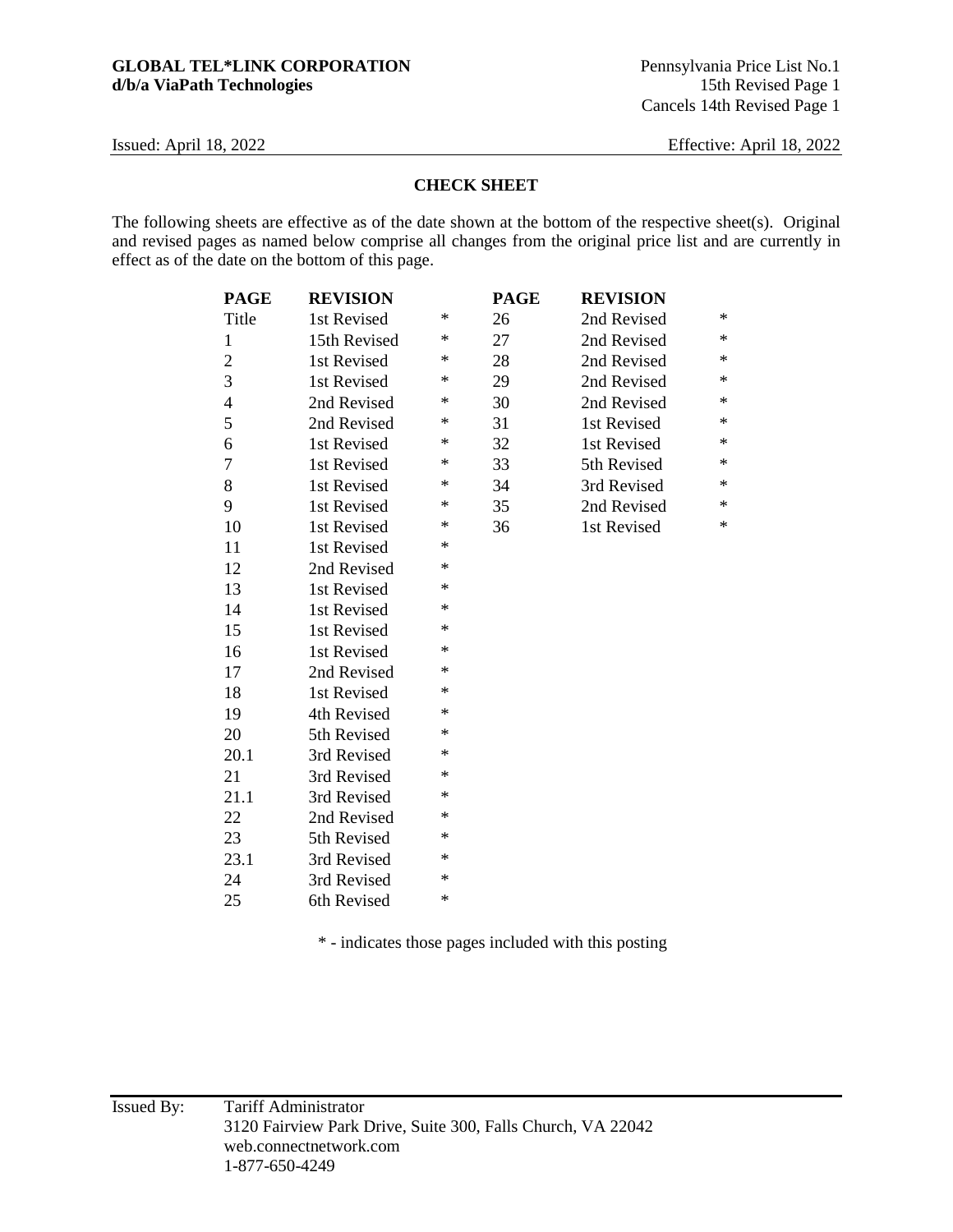#### **TABLE OF CONTENTS**

| <b>Section</b><br><b>TITLE PAGE</b>                  | Page<br>Title               |
|------------------------------------------------------|-----------------------------|
| <b>CHECK SHEET</b>                                   |                             |
| <b>TABLE OF CONTENTS</b>                             | $\mathcal{D}_{\mathcal{L}}$ |
| <b>EXPLANATION OF SYMBOLS</b>                        |                             |
| <b>SECTION 1 - TECHNICAL TERMS AND ABBREVIATIONS</b> | 4                           |
| <b>SECTION 2 - RULES AND REGULATIONS</b>             | 6                           |
| <b>SECTION 3 - DESCRIPTION OF SERVICE AND RATES</b>  | 15                          |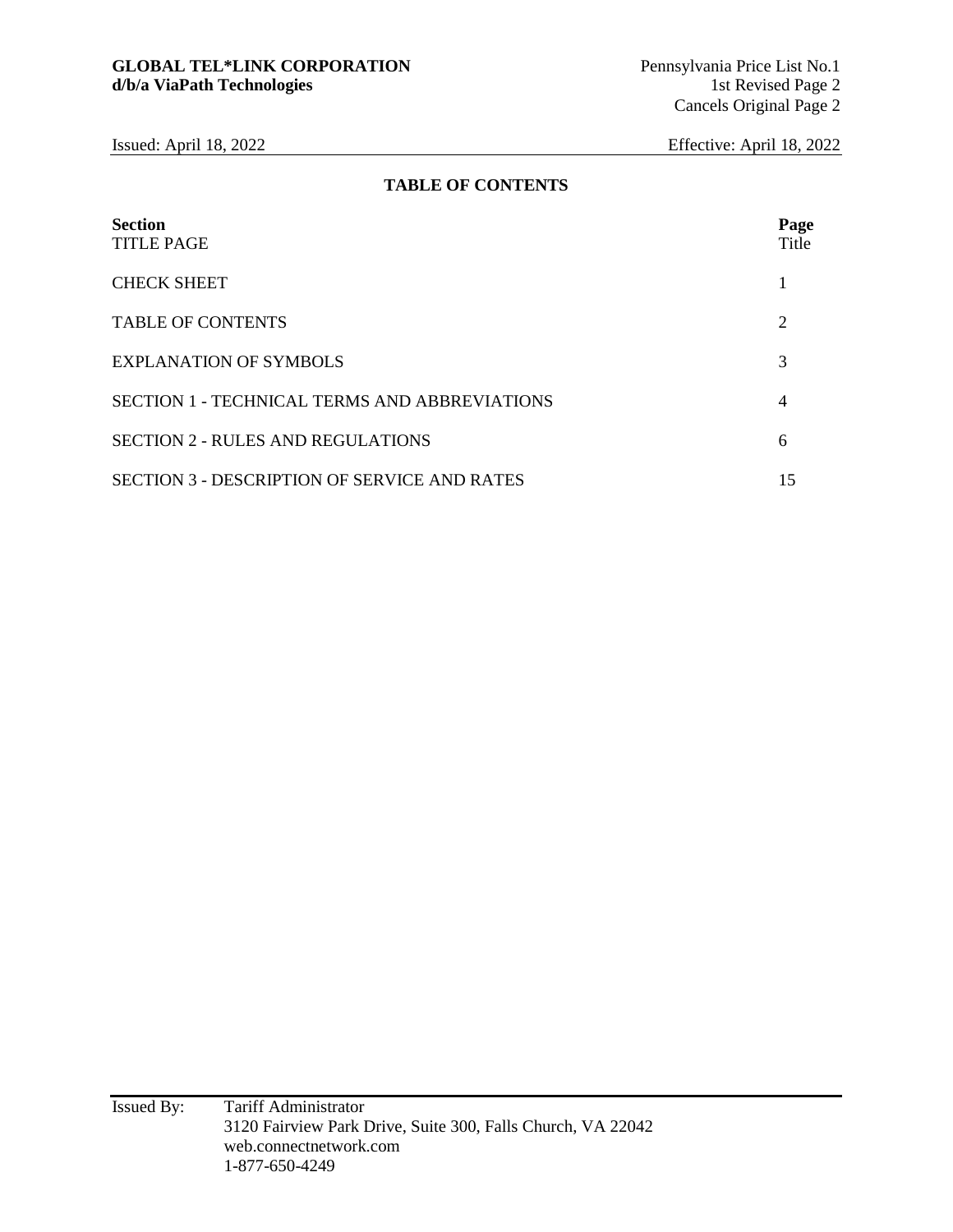#### **SYMBOLS**

The following are the only symbols used for the purposes indicated below:

| (C)              | To signify any other changes                          |
|------------------|-------------------------------------------------------|
| <b>(D)</b>       | To signify a rate decrease                            |
| (I)              | To signify a rate increase                            |
|                  | <b>ABBREVIATIONS</b>                                  |
| <b>HITD</b><br>R | Highest Interexchange Transporter Daytime Rate        |
| <b>HITC</b>      | Highest Interexchange Transporter Charge or Surcharge |
| LATA             | Local Access and Transport Area                       |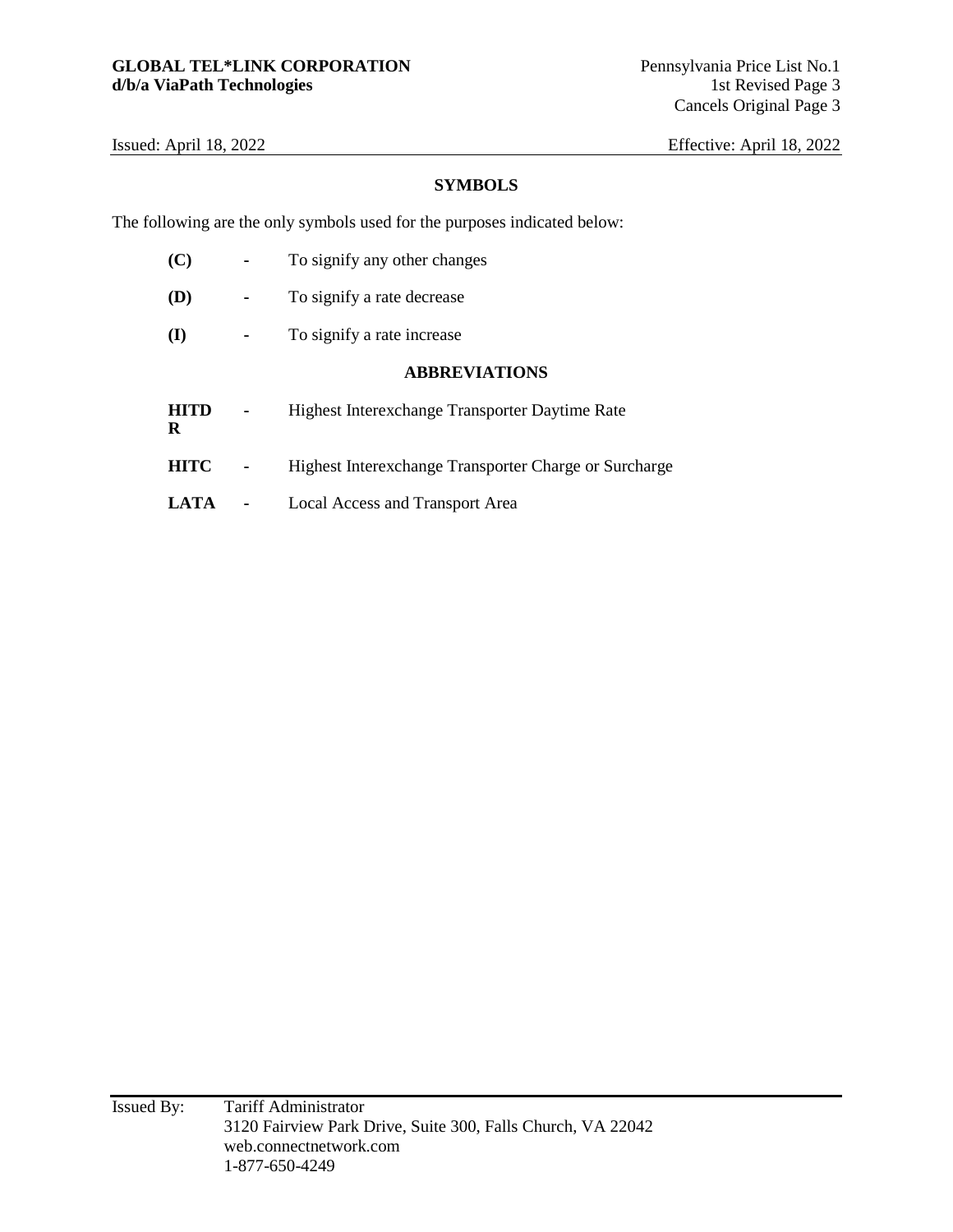#### **SECTION 1 - TECHNICAL TERMS AND ABBREVIATIONS**

**Ancillary Service Charge –** Any charge Consumers may be assessed for the use of Inmate Calling services that are not included in the per-minute charges assessed for individual calls.

**Automated Collect Calls** - Calls billed to the called party and completed through an automated call processing system that prompts the call originator and the called party such that the call is completed without live operator assistance.

**Average Daily Population (ADP) –** The sum of all inmates in a facility for each day of the preceding calendar year, divided by the number of days in the year.

**Collect Billing** - A billing arrangement whereby the originating caller may bill the charges for a call to the called party, provided the called party agrees to accept the charges.

**Commission** - Refers to the Pennsylvania Public Utility Commission.

**Company** - Used throughout this price list to refer to Global Tel\*Link Corporation d/b/a ViaPath Technologies, unless otherwise clearly indicated by the context.

**Correctional or Confinement Institutions -** Used throughout this price list to refer to any type of confinement institution, including prisons, jails, work farms, detention centers or other facilities used for penalty or confinement purposes.

**Customer** - A person, firm, partnership, corporation or other entity which arranges for the Company to provide, discontinue or rearrange telecommunications services on behalf of itself or others; uses the Company's telecommunications services; and is responsible for payment of charges, all under the provisions and terms of this price list. In the case of collect-only calling services provided to inmates of correctional Institutions, the called party is the Customer and is responsible for payment of charges.

**GTL** - Used throughout this price list to refer to Global Tel\*Link Corporation d/b/a ViaPath Technologies, the issuer of this price list. **(T) (T)**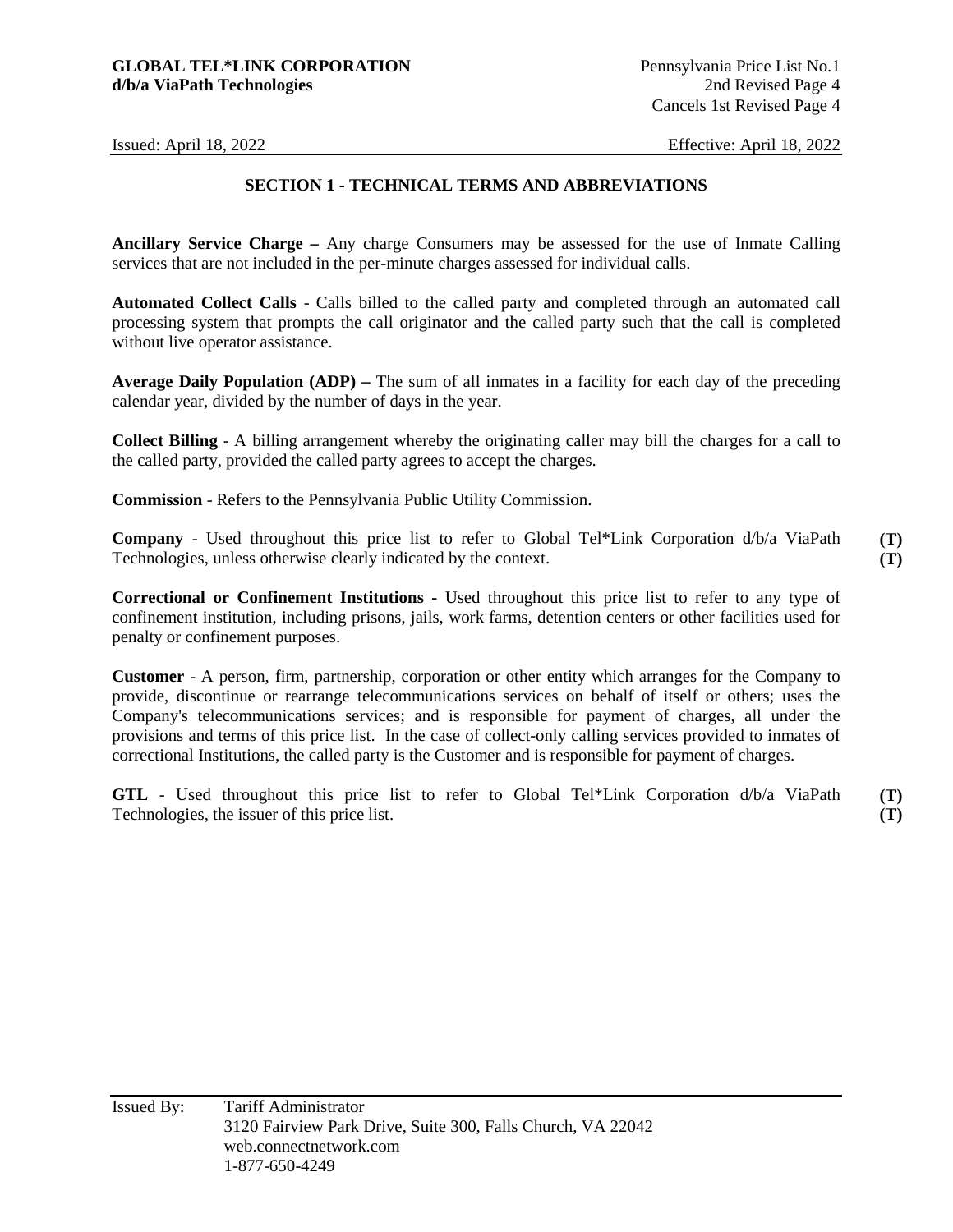#### **SECTION 1 - TECHNICAL TERMS AND ABBREVIATIONS, (CONT'D.)**

**Inmates** - The jailed population of correctional institutions who are authorized by the Institution to use such service. Responsibility for payment of Inmate charges requires positive acceptance by a Customer (i.e., billed to a third party) or prepayment by the Inmate.

**Institution** - Used throughout this price list to refer to correctional institutions.

**Institutional Telephone** – A coinless telephone instrument that allows Inmates to place collect and prepaid calls at the instrument.

**Jail** – A facility of a local, state or federal law enforcement agency that is used primarily to hold individuals who are (1) awaiting adjudication of criminal charges; (2) post-conviction and committed to confinement for sentences of one year or less; (3) post conviction and awaiting transfer to another facility. The term also includes city, county or regional facilities that have contracted with a private company to manage day-to-day operations; privately-owned and operated facilities primarily engaged in housing city, county or regional inmates; and facilities used to detain individuals pursuant to a contract with U.S. Immigration and Customs Enforcement.

**LATA** - Local access and transport area. A geographic area established by the US District Court for the District of Columbia in Civil Action No. 82-0192.

**Pay Telephone** - A telephone instrument equipped with a credit card reader, coin box, or similar device that allows charges to be collected for each call at the instrument.

**Person to Person Call** - A service whereby the person originating the call specifies a particular person to be reached, or a particular station, room number, department, or office to be reached through a PBX attendant.

**Premises** - The physical space designated by the Customer for the termination of the Company's service.

**Prison** – A facility operated by a territorial, state or federal agency that is used primarily to confine individuals convicted of felonies and sentenced to terms in excess of one year. The term also includes public and private facilities that provide outsource housing to other agencies such as the State Departments of Correction and the Federal Bureau of Prisons; and facilities that would otherwise fall under the definition of a Jail but in which the majority of inmates are post-conviction or are committed to confinement for sentences longer than one year.

**Station to Station Call** - A service whereby the Customer places a non-Person to Person call with the assistance of an operator (live or automated).

**Terminal Equipment** - Telecommunications devices, apparatus and associated wiring on the Premises of the Customer.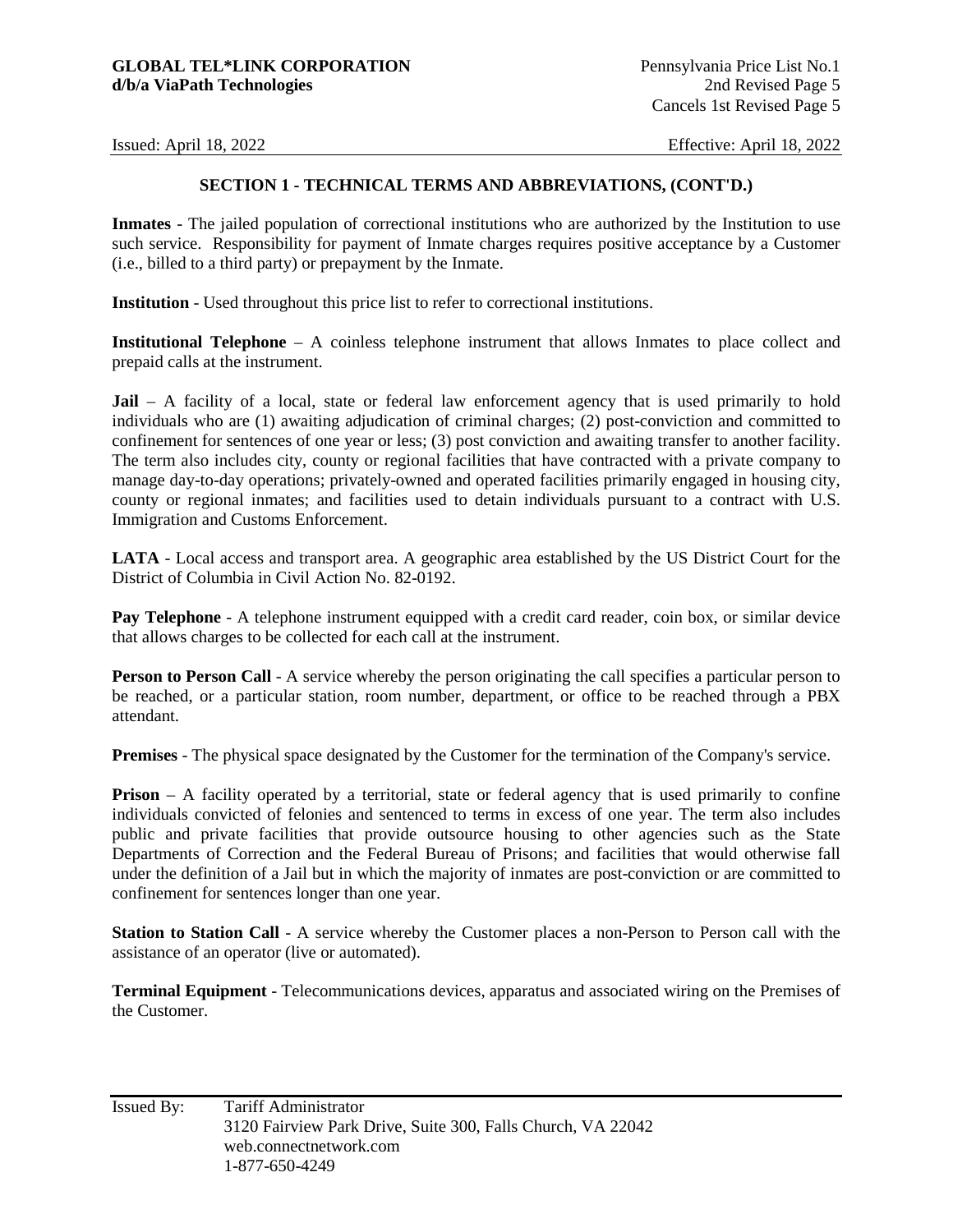**(T)** 

#### **SECTION 2 - RULES AND REGULATIONS**

#### **2.1 Undertaking of the Company**

The Company's services and facilities are furnished to correctional institutions in Pennsylvania for communications originated by inmates of the institutions. GTL, through its call processing equipment, only provides automated collect, prepaid and debit inmate calling services. This price list encompasses only those services provided between locations within the Commonwealth of Pennsylvania. The Company's services and facilities are available twenty-four (24) hours per day, seven (7) days per week, subject to restrictions and limitations of service imposed by the correctional institution.

The Company installs, operates, and maintains the communications services provided here in under for Inmate in accordance with the terms and conditions set forth under this price list and through contract with the institution. The Company may act as the correctional institution's agent for ordering access connection facilities provided by other carriers or entities, when authorized by the institution, to allow connection of an institution's location to the Company's network.

#### **2.2 Use of Service**

Services are provided under this price list to correctional institutions and may be used by authorized inmates of institutions for any lawful purpose for which the service is technically suited, subject to such limitations or restrictions established by the Institution.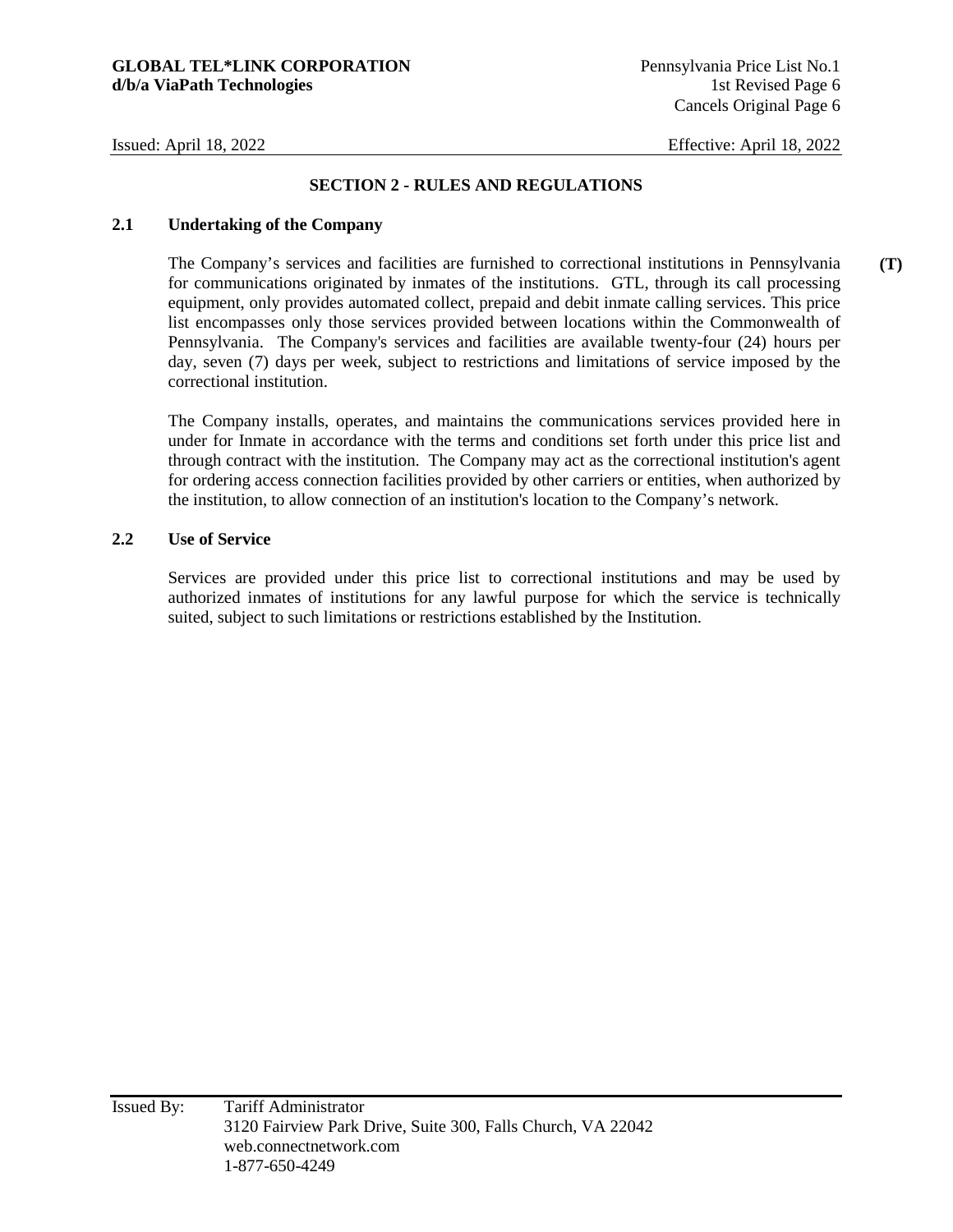#### **2.3 Limitations of Service**

- **2.3.1** GTL provides calling services to inmates of confinement/correctional institutions.
- **2.3.2** Service is offered subject to the availability of the necessary facilities or equipment, and subject to the provisions of this price list and the contractual requirements of the correctional facility.
- 2.3.3 GTL reserves the right to suspend or limit service when necessitated by conditions beyond its control, or when the Customer is using service in violation of provisions of this price list, or in violation of the law or the policies, rules and regulations of a correctional facility.
- **2.3.4** The Company does not undertake to transmit messages, but offers the use of its facilities when available, and will not be liable for errors in transmission or for failure to establish connections.
- **2.3.5** All facilities provided under this price list are directly or indirectly controlled by the Company and the Subscriber may not transfer or assign the use of service or facilities without the express written consent of the Company. **(T) (T)**
- **2.3.6** Service may otherwise be limited at the request of the institution's administration or by rules of the Commission to decrease fraud and maintain security and control over the inmate population.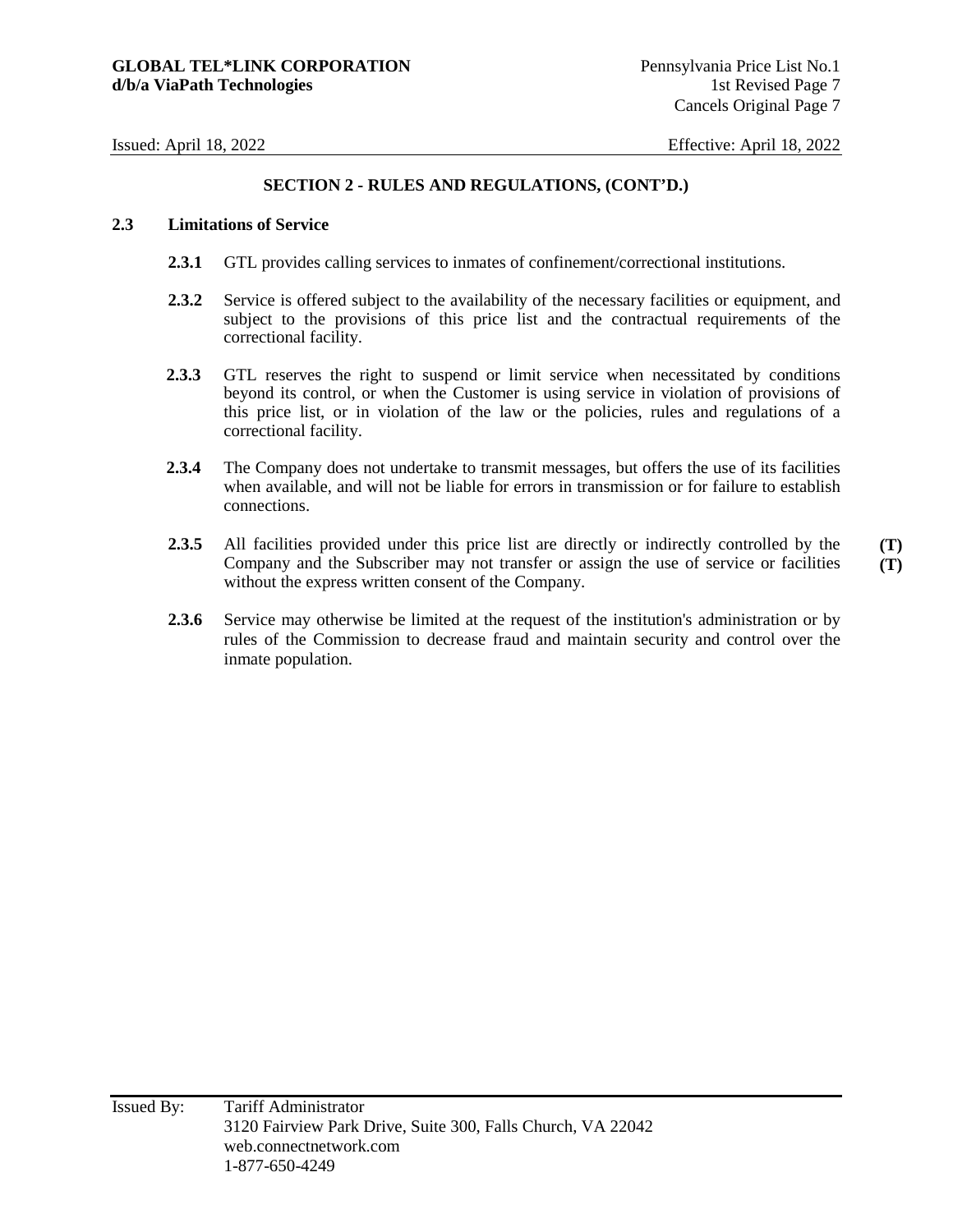#### **2.4 Liability of the Company**

- **2.4.1** The Company's liability for damages arising out of mistakes, interruptions, omissions, delays, errors, or defects in transmission which occur in the course of furnishing service or facilities, in no event shall exceed an amount equivalent to the proportionate charge to the Customer or Inmate for the period during which the faults in transmission occur.
- **2.4.2** The Company shall not be liable for claim or loss, expense or damage (including indirect, special or consequential damage), for any interruption, delay, error, omission, or defect in any service, facility or transmission provided under this price list, if caused by any person or entity other than the Company, by any malfunction of any service or facility provided by any other carrier, by an act of God, fire, war, civil disturbance, or act of government, or by any other cause beyond the Company's direct control.
- **2.4.3** The Company shall not be liable for, and shall be fully indemnified and held harmless by Institution, Customer and Inmate against any claim or loss, expense, or damage (including indirect, special or consequential damage) for defamation, libel, slander, invasion, infringement of copy-right or patent, unauthorized use of any trademark, trade name or service mark, unfair competition, interference with or misappropriation or violation of any contract, proprietary or creative right, or any other injury to any person, property or entity arising out of the material, data, information, or other content revealed to, transmitted, or used by the Company, Institution, Inmate or Customer under this price list; or for any act or omission of the Institution, Customer or Inmate; or for any personal injury or death of any person caused directly or indirectly by the installation, maintenance, location, condition, operation, failure, presence, use or removal of equipment or wiring provided by the Company, if not directly caused by negligence of the Company.
- **2.4.4** The Company shall not be liable for any defacement of or damages to the premises of an Institution resulting from the furnishing of service which is not the direct result of the Company's negligence.
- **2.4.5** The Company is not liable for any act or omission of any other entity furnishing a portion of the service or any acts or omission of the Institution, Inmate, or Customer.
- **2.4.6** Service furnished by the Company may be interconnected with the services or facilities of other carriers or private systems. However, service furnished is provided solely by the Company and is not a joint undertaking with other parties.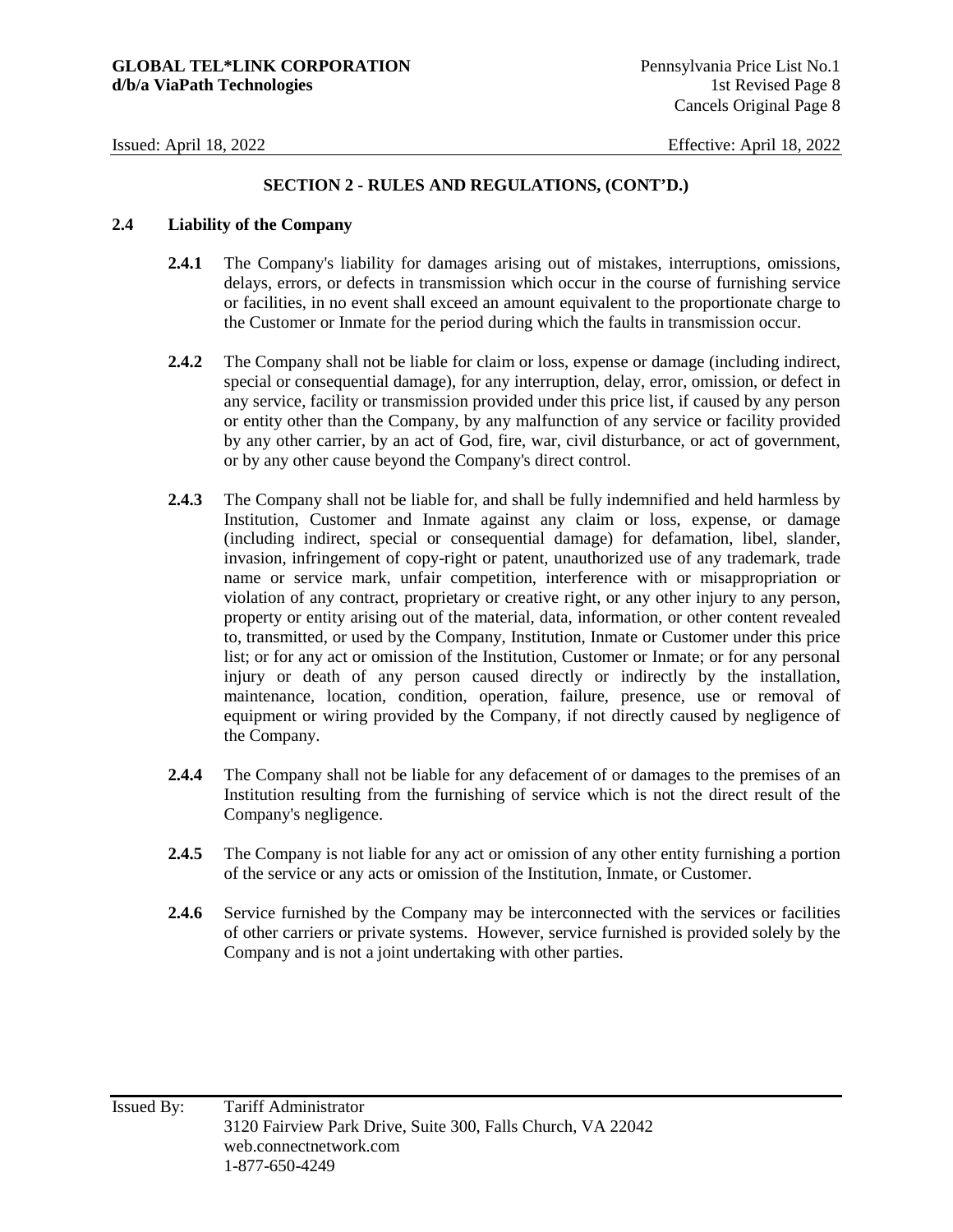#### **2.5 Assignment or Transfer**

All facilities or services provided under this price list are directly or indirectly controlled by the Company and neither the Institution nor End User may transfer or assign the use of service or facilities without the express written consent of the Company. Such transfer or assignment shall only apply where there is no interruption of the use or location of the service or facilities.

Prior written permission from the Company is required before any assignment or transfer. All regulations and conditions contained in this price list shall apply to all such permitted assignees or transferees, as well as all service conditions.

#### **2.6 Interconnection with Institution**

The Company's facilities and service is used in conjunction with Company-provided telephone sets. The Institution is responsible for all costs at its premises, including personnel, wiring, electrical power, and the like, incurred in the use of the Company's service. Terminal equipment shall comply with the generally accepted minimum protective criteria standards of the telecommunications industry as endorsed by the Federal Communications Commission.

#### **2.7 Installation and Termination**

Service is installed upon mutual agreement between the Correctional Institution and the Company.

#### **2.8 Interconnection with Other Carriers**

Service furnished by the Company may be connected with the services or facilities of other carriers. Such service or facilities, if used, are provided under the terms, rates and conditions of the other carrier.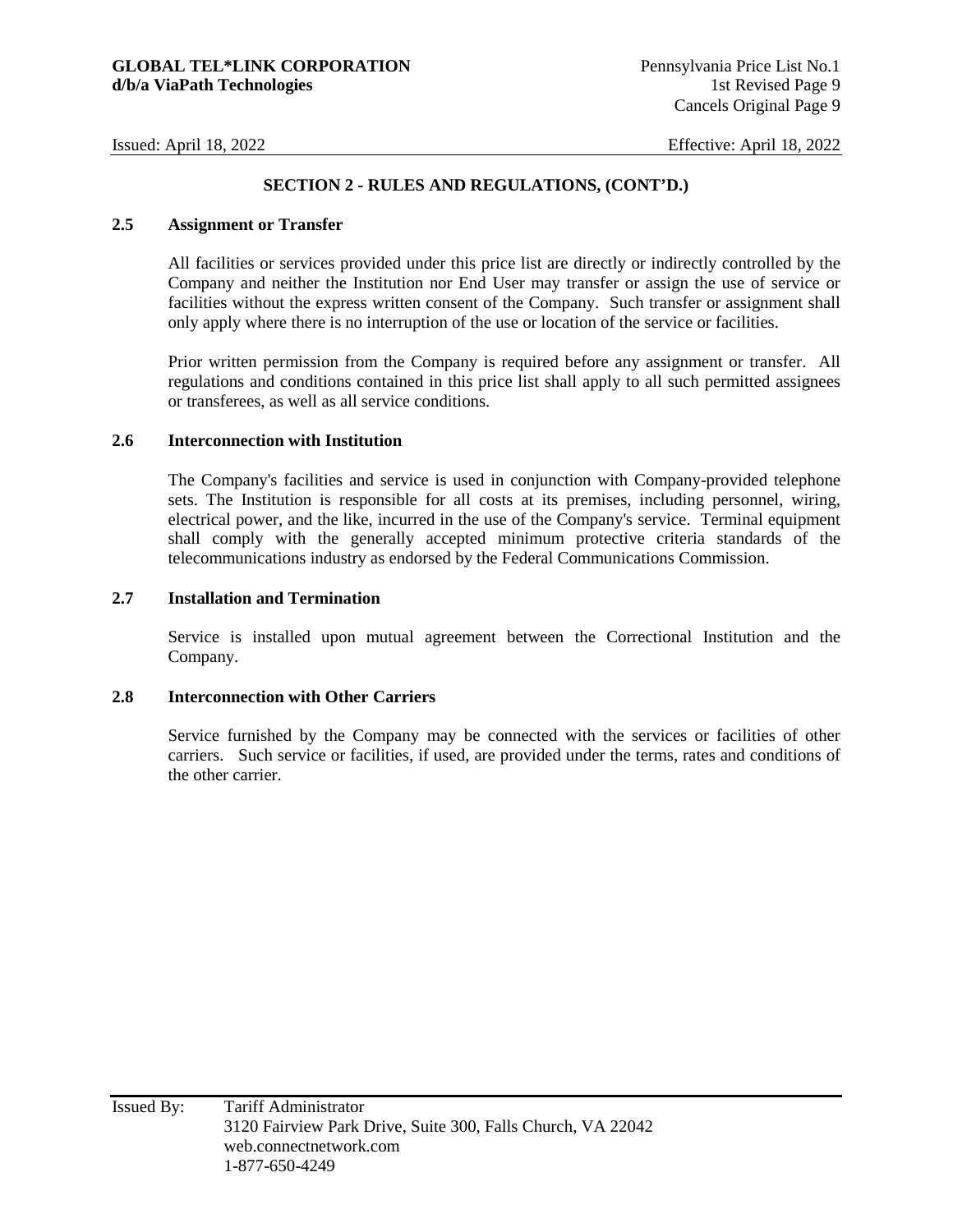#### **SECTION 2 - RULES AND REGULATIONS, (CONT'D.)**

#### **2.9 Deposits and Advance Payments**

#### **2.9.1 Deposits**

The Company does not normally require deposits. However the company reserves the right to collect a deposit from parties who are billed for collect calls from inmates, pursuant to standards established by rules set forth and maintained in accordance with Commission rules.

#### **2.9.2 Advance Payments**

The Company does not normally require advance payments for service. However, for Customers whom the Company determines an advance payment is necessary, the Company reserves the right to collect an amount not to exceed one (1) month's estimated charges as an advance payment for service. This will be applied against the next month's charges and a new advance payment may be collected for the next month, if necessary.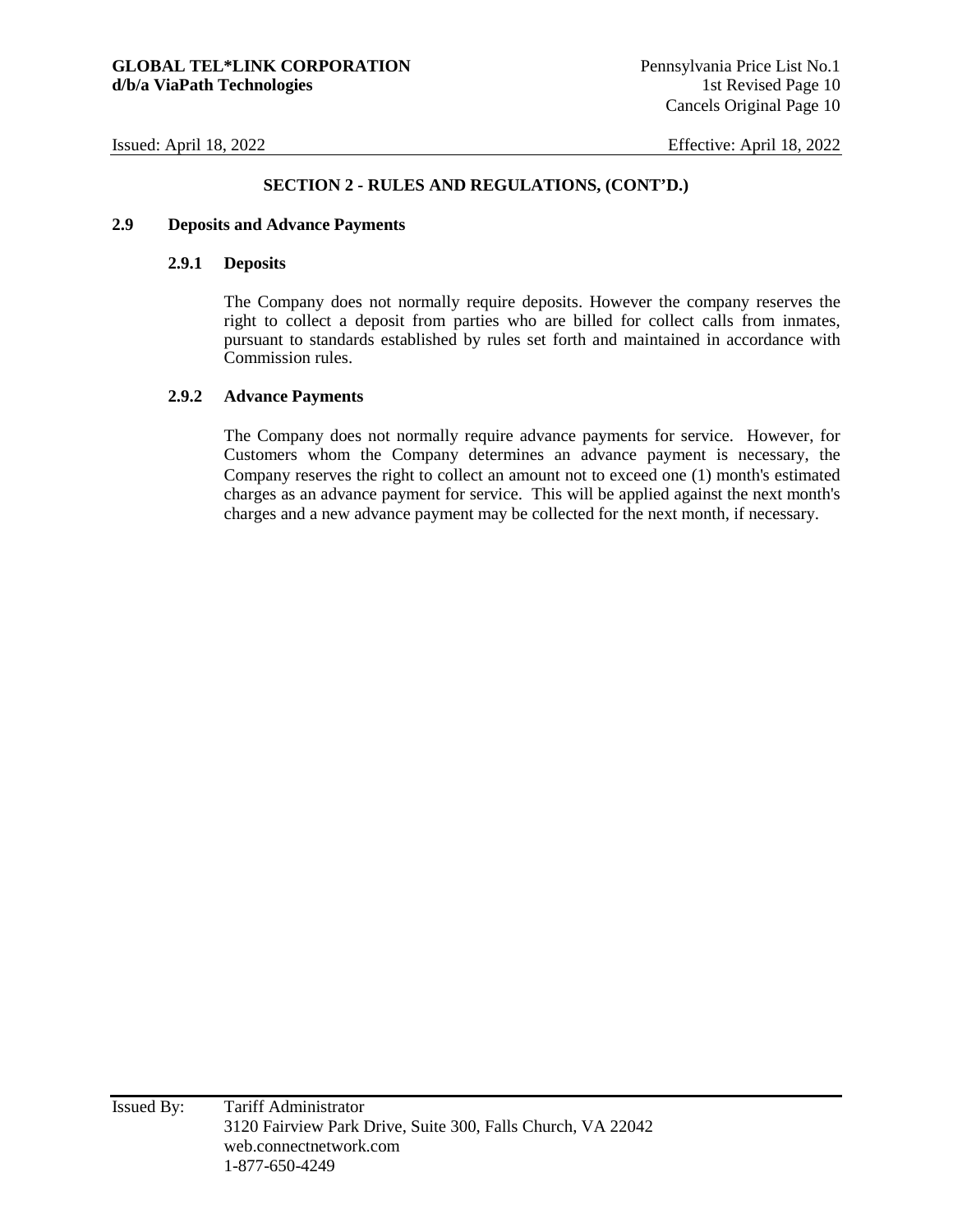#### **2.10 Payment for Service**

The Customer is responsible for payment of all charges for services and equipment furnished to the Customer or Inmate by the Company. All charges due by the Customer are payable to the Company or to any agency duly authorized to receive such payments (such as a local exchange company).

#### **2.10.1 Disputed Charges**

Charges billed directly by the Company are due upon receipt. Amounts not paid within 20 days of the invoice will be considered past due. For charges billed directly by the Company, notice from the Customer of a dispute as to charges should be received by the Company as soon as possible.

The Company will promptly investigate and advise the Customer as to its findings concerning disputed charges. Adjustments to Customer's bills will be made to the extent that circumstances exist which reasonably indicate that such changes are appropriate.

#### **2.10.2 Validation of Credit**

The Company reserves the right to validate the creditworthiness of Customers and billed parties through available verification procedures. Where a requested billing method cannot be validated or maximum credit amount established, the Company may refuse to provide service.

Services provided by the Company are available to inmates of correctional facilities in accordance with facility-authorized programs. The Company may request that the correctional facility adopt, as part of its program, terms that enable the Company to collect the charges for all inmate calls, including without limitation, the blocking of calls by the Company to certain telephone numbers when the amount charged to such a telephone number exceeds a predetermined amount or becomes past due.

#### **2.10.3 Late Payment Fee**

A late payment fee of 1.5% per month will be charged on any past due balance. Any applicable late payment fees will be assessed according to the terms and conditions of the Company or its billing agent and pursuant to Pennsylvania law.

#### **2.10.4 Return Check Charge**

A return check charge of \$25.00 will be assessed for checks returned for insufficient funds.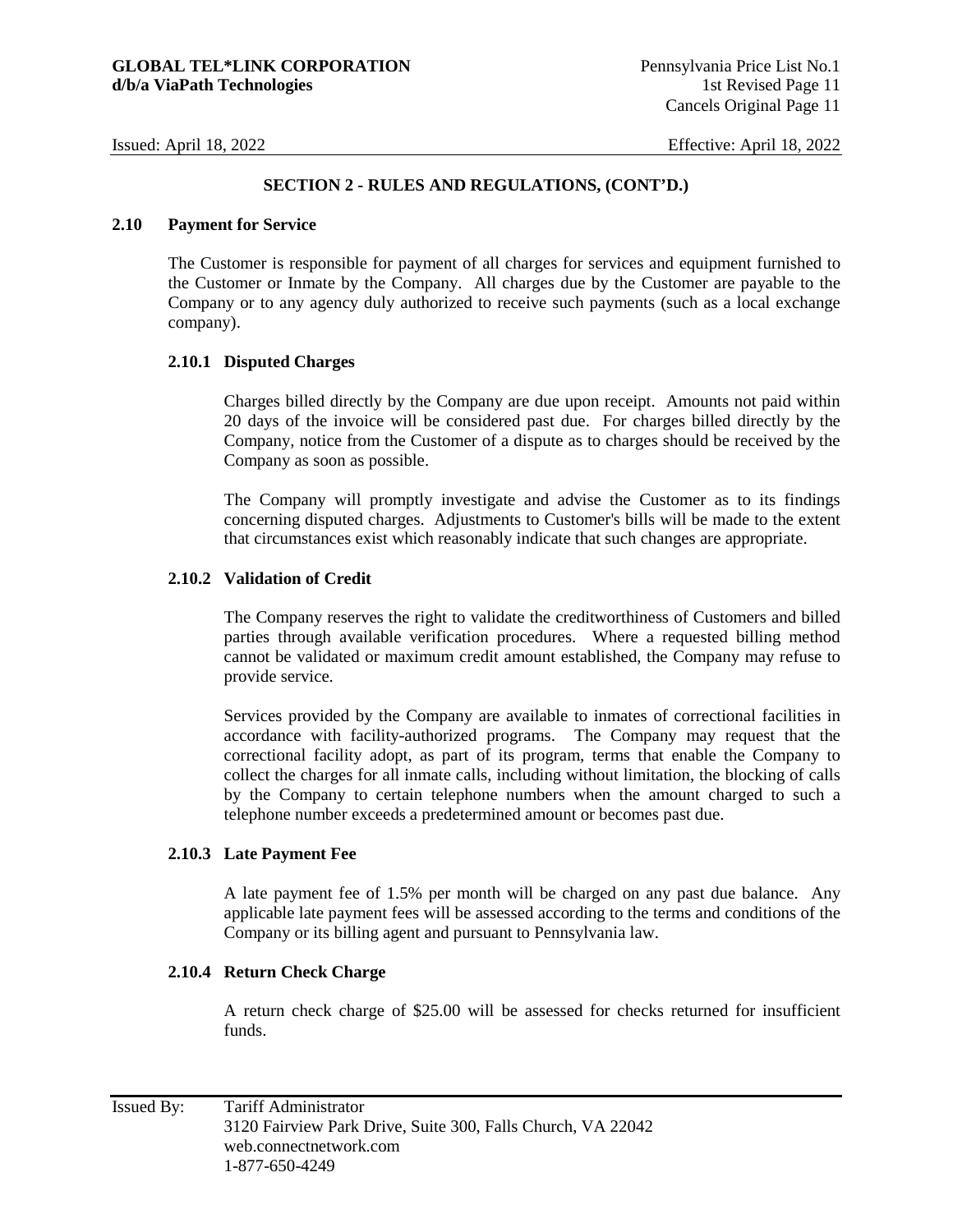#### **SECTION 2 - RULES AND REGULATIONS, (CONT'D.)**

#### **2.11 Taxes and Fees**

The Company reserves the right to bill any and all applicable taxes in addition to normal long distance usage charges, including, but not limited to: Federal Excise Tax, State Sales Tax, Municipal Taxes, Gross Receipts Tax, and Telecommunications Relay Service Fund (TRS). All applicable taxes and fees are billed as separate line items and are not included in the rates quoted in this price list.

#### **A. [Reserved For Future Use]**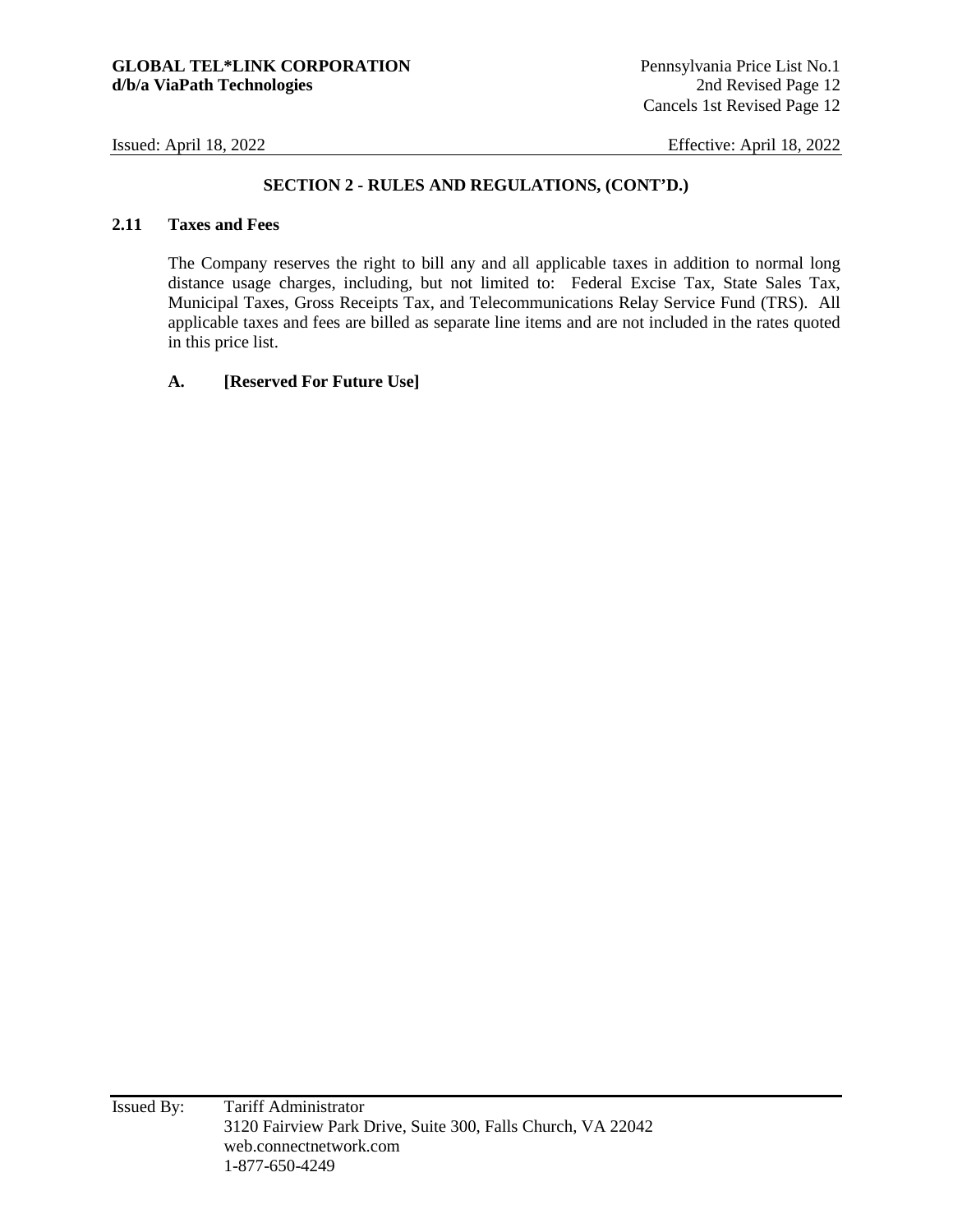#### **SECTION 2 - RULES AND REGULATIONS, (CONT'D.)**

#### **2.12 Refusal or Discontinuance by Company**

- **2.12.1** The Company may terminate service to a Customer or Institution for nonpayment of undisputed charges or violation of this price list or provision of law
- **2.12.2** The Company may refuse or discontinue service under the following conditions :
	- **A.** For non-compliance with or violation of any State, municipal, or Federal law, ordinance or regulation pertaining to telephone service.
	- **B.** For use of telephone service for any purpose other than that described in the application.
	- **C.** For neglect or refusal to provide reasonable access to the Company or its agents for the purpose of inspection and maintenance of equipment owned by Global Tel\* Link Corporation d/b/a ViaPath Technologies. **(T)**
	- **D.** For noncompliance with or violation of Commission regulation or the Company's rules and regulations on file with the Commission.
	- **E.** In the event of Customer, Institution or Authorized User use of equipment in such a manner as to adversely affect the Company's equipment or service to others.
	- **F.** In the event of tampering with the equipment or services owned by the Company or its agents.
	- **G.** In the event of unauthorized or fraudulent use of service. Whenever service is discontinued for fraudulent use of service, the Company may, before restoring service, require the Customer or Institution to make, at his or her own expense, all changes in facilities or equipment necessary to eliminate illegal use and to pay an amount reasonably estimated as the loss in revenue resulting from such fraudulent use.
	- **H.** By reason of any order or decision of a court or other government authority having jurisdiction which prohibits the Company from furnishing such service.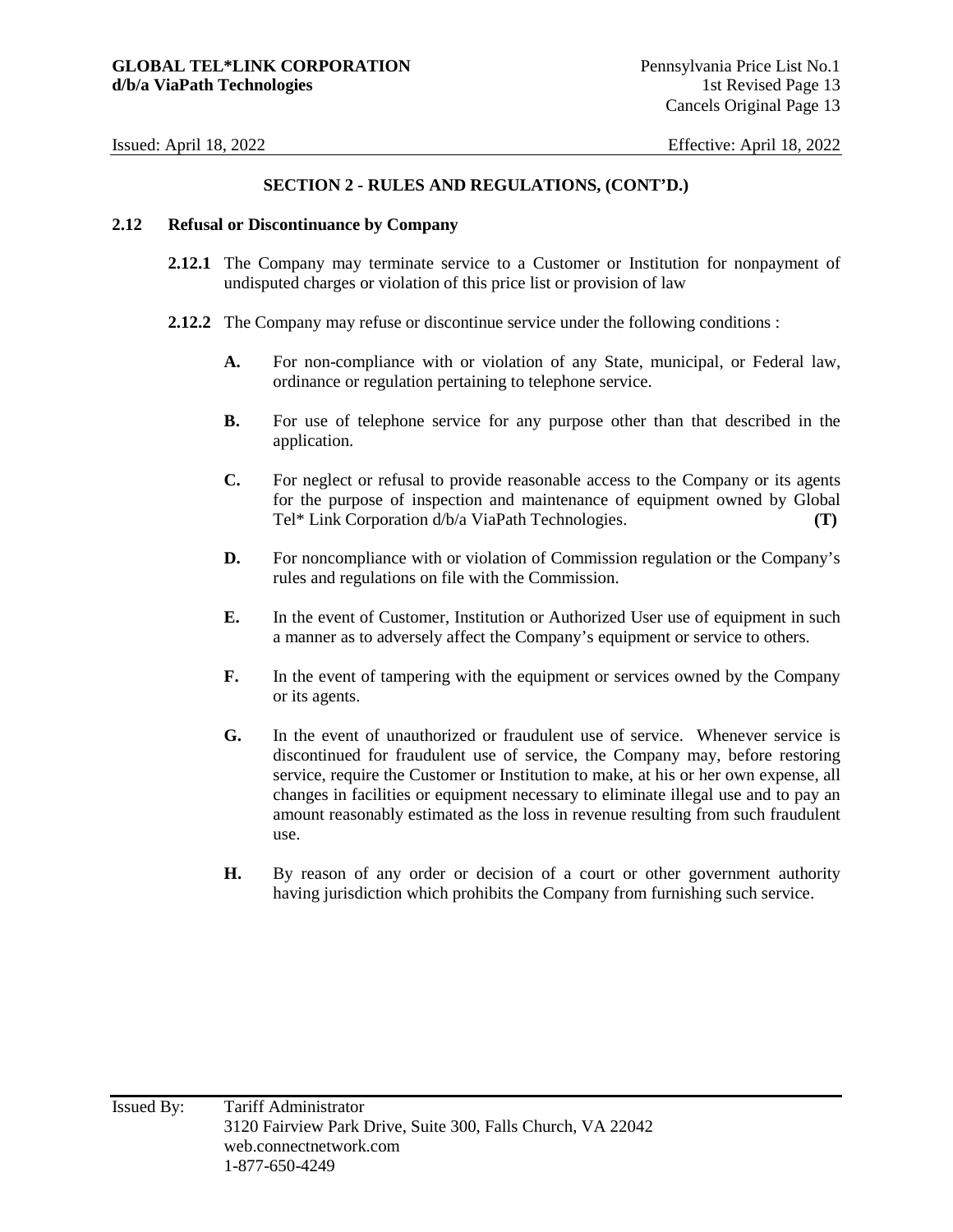#### **SECTION 2 - RULES AND REGULATIONS, (CONT'D.)**

### **2.13 Inspection, Testing and Adjustment**

Upon reasonable notice, the facilities provided by the Company shall be made available to the Company for tests and adjustments as may be deemed necessary by the Company for maintenance.

#### **2.14 Contracts**

Service is offered on a contractual basis to meet specialized requirements of correctional facilities. The terms of each contract shall be mutually agreed upon between the facility and the Company and may include discounts on rates contained herein, charges for specially designed non-telecommunications constructed services, or other customized features.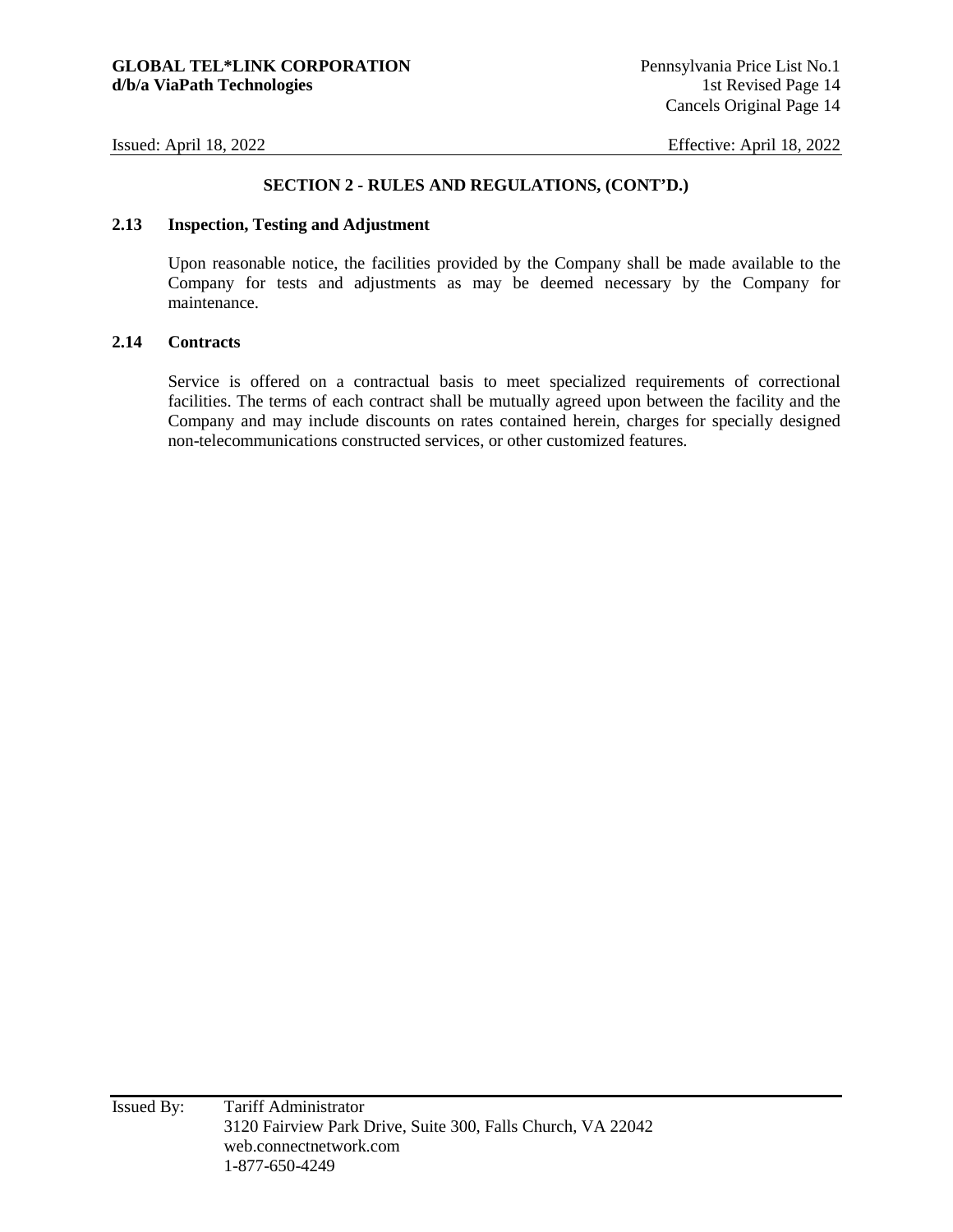#### **SECTION 3 - DESCRIPTION OF SERVICE AND RATES**

#### **3.1 General**

Service is offered to inmates of correctional or confinement facilities for outward-only calling. Calls may be billed to residential or business lines. Billing information will be validated.

#### **3.2 Timing of Calls**

- **3.2.1** Long distance usage charges are based on the actual usage of GTL's network. Timing of a call begins when the called party accepts the charges for the call. Positive response for acceptance of a call is required. A call will be terminated within five (5) seconds from the last message given if no positive response is received.
- **3.2.2** Chargeable time for a call ends upon disconnection by either party.
- **3.2.3** The minimum call duration and initial period for billing purposes is one minute.
- **3.2.4** Unless otherwise specified in this price list, for billing purposes usage is measured and rounded to the next higher full minute.
- **3.2.5** No charges apply for incomplete calls or for calls to called parties who do not accept the charges for the call. GTL will terminate a call if the called party does not accept responsibility for the charges. If a Customer believes he or she has been incorrectly billed for an incomplete call, the Company will, upon notification, investigate the circumstances of the call and issue a credit when appropriate.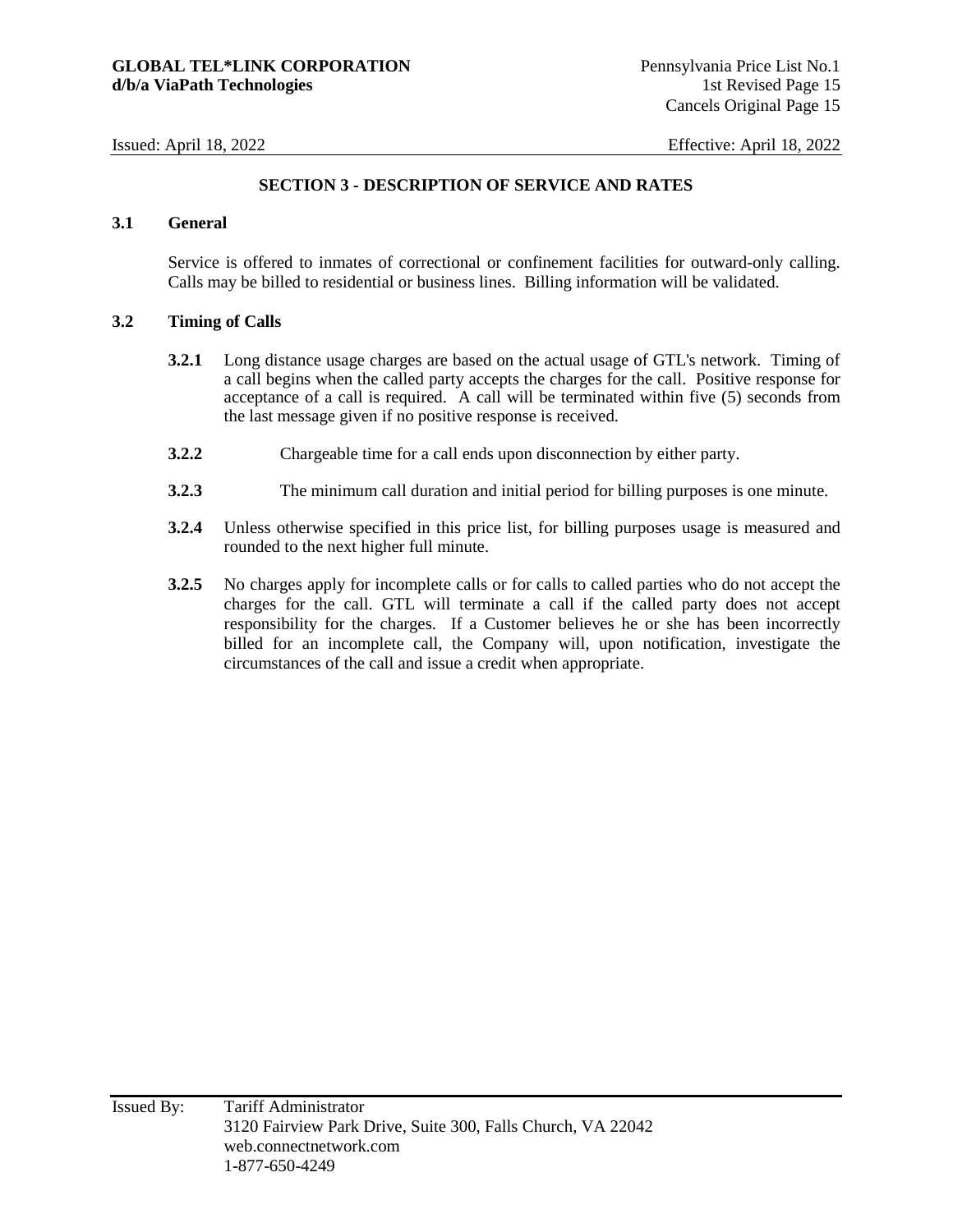#### **3.3 Time of Day Rate Periods**

#### **3.3.1 Determination of Rate Periods**

Unless otherwise indicated, time of day rates apply according to the following schedule. Calls are billed based on the rate in effect at the time the call begins. Calls that cross rate period boundaries are billed the rate in effect at the beginning of the call for the duration of the entire call.

|                    | <b>MON</b> | <b>TUES</b> | WED                 | THUR                      | <b>FRI</b> | <b>SAT</b> | <b>SUN</b> |
|--------------------|------------|-------------|---------------------|---------------------------|------------|------------|------------|
| 8:00 AM            |            |             |                     |                           |            |            |            |
| <b>TO</b>          |            |             | DAYTIME RATE PERIOD |                           |            |            |            |
| 5:00 PM*           |            |             |                     |                           |            |            |            |
| 5:00 PM            |            |             |                     |                           |            |            |            |
| <b>TO</b>          |            |             | EVENING RATE PERIOD |                           |            |            | <b>EVE</b> |
| 11:00 PM*          |            |             |                     |                           |            |            |            |
| 11:00 PM           |            |             |                     |                           |            |            |            |
| TO                 |            |             |                     | NIGHT/WEEKEND RATE PERIOD |            |            |            |
| $8:00 \text{ AM*}$ |            |             |                     |                           |            |            |            |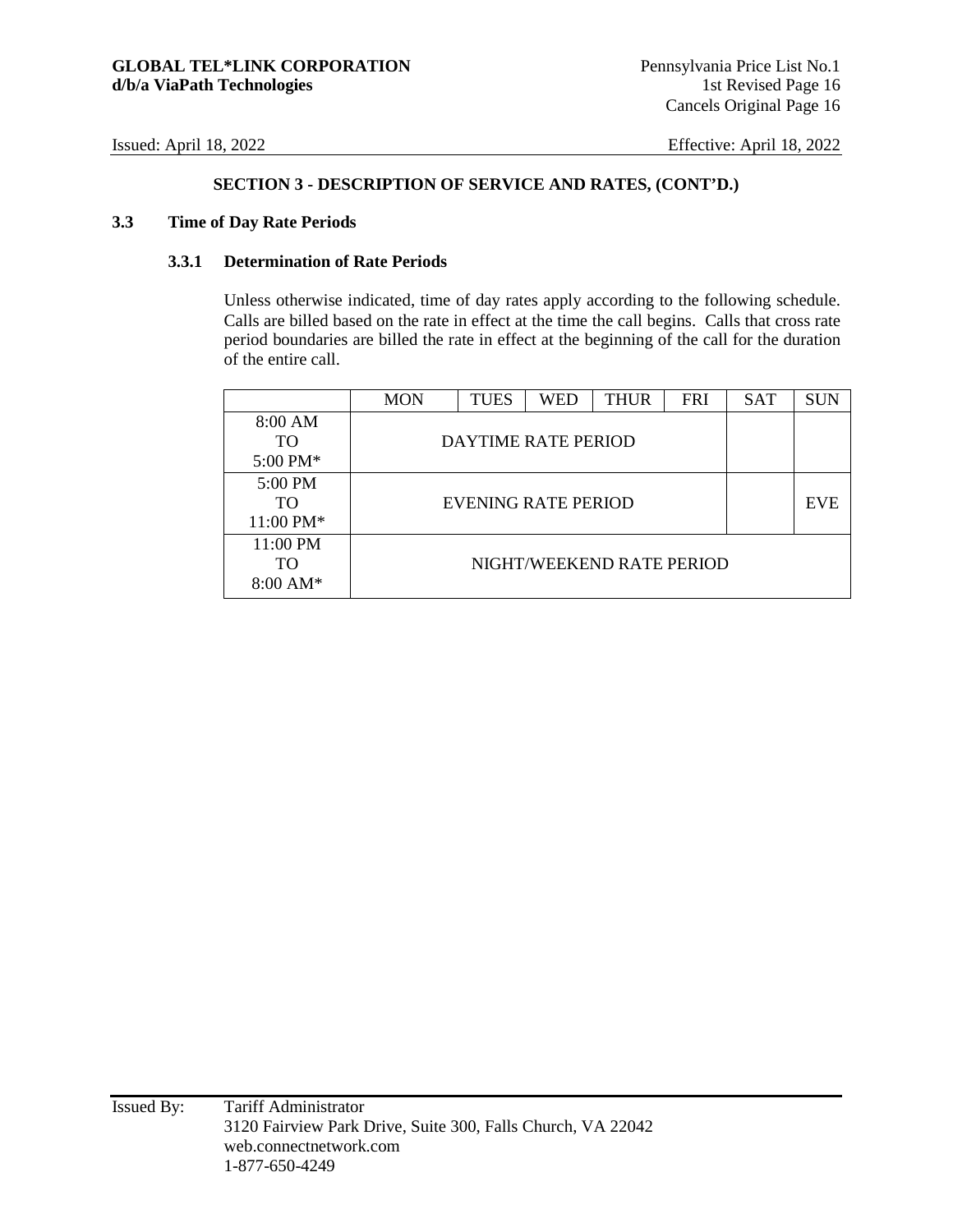#### **3.4 Institutional Operator Assisted Calling**

Institutional operator assisted service allows inmates to place collect calls through an automated call processing system. The call processing system prompts the inmate and the called party such that the call is completed without live operator assistance. Calls are placed on a collect-only basis to the called party.

A number of special blocking and screening capabilities are available with institutional operator services provided by the Company. These capabilities allow Institutions to control Inmate access to telecommunications services, reduce fraudulent use of the Company's services, and eliminate harassing calls to persons outside the institution.

For services provided to inmates of institutions, the following special conditions apply:

- 1. Calls to "900," "976" or other pay-per-call and call-forwarding services are blocked or may be blocked by the Company.
- 2. At the request of the institution, the Company may block inmate access to tollfree numbers (e.g., 800, 888) and dialing sequences used to access other carriers or operator service providers (e.g., 950-XXXX, 10XXXX).
- 3. At the request of the Institution, the Company may block inmate access to "911", "411", or local operators reached through "0-" dialing.
- 4. At the request of the Institution, the Company may block inmate access to specific telephone numbers.
- 5. Availability of the Company's services may be restricted by the institution to certain hours and/or days of the week.
- 6. At the request of the institution, no notices or signage concerning the Company's services will be posted with its instruments. Information concerning the Company's services is provided to the administration of each institution where the Company's services are offered. Inmates may obtain information regarding rates and charges by requesting such information from the institution's administration.
- 7. At the request of the institution, the Company may impose time limits on local and long distance calls placed using its services.
- 8. At the request of the institution, equipment may be provided which permits monitoring of inmate calls by legally authorized government officials.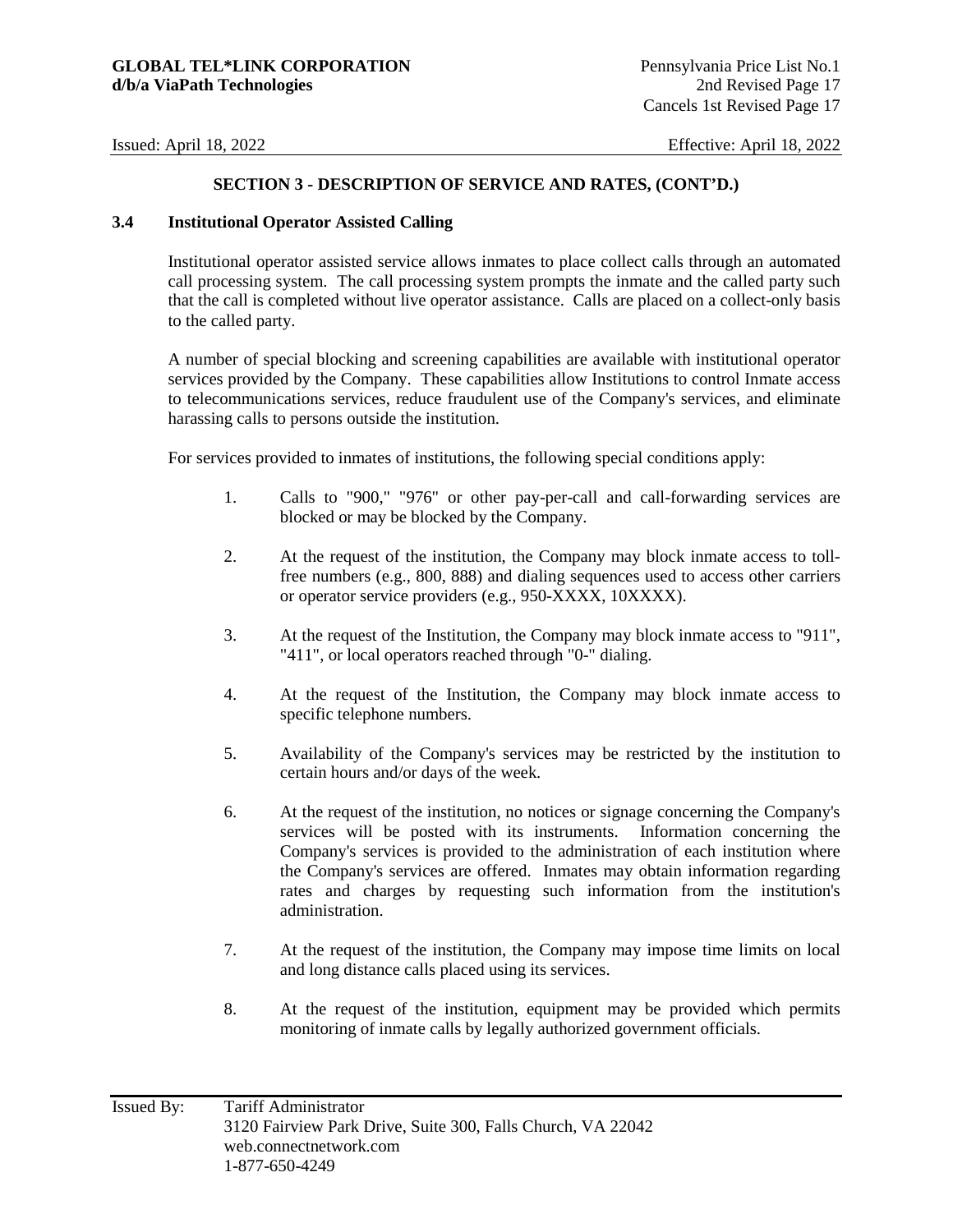#### **3.5 GTL Institutional Automated Collect Operator Service**

GTL provides Institutional Automated Collect Operator Service to inmates of Confinement Facilities. Service may be limited by the administrators of the institutions as to availability, call duration or calling scope. Calls are billed to the Called Party. The Called Party must actively accept charges for the call. A per-call service charge applies to each call.

Institutional automated collect operator service allows inmates to make collect calls to terminating locations anywhere within in the state. An automated system prompts the caller and the called party through user - friendly instructions. The called party must accept responsibility for payment of the charges by dialing the designated digit for acceptance. If a call is not accepted within five (5) seconds of the automated voice recording prompt, the automated recording is replayed a second time. If an acceptance digit is not received five (5) seconds after the second recording is completed, the call is terminated by GTL' system.

Use of the automated collect calling service is subject to the rules and regulations of the Commission and the correctional facility's administrative restrictions.

#### **3.3.1 Classes of Calls**

**Automated Collect Station Calls**: are calls which are placed by an Inmate who dials all of the digits required to route the call and who follows the GTL system prompts, enabling the Called Party to accept the charges for the call. If the Called Party does not accept the call, the call is terminated and no billing applies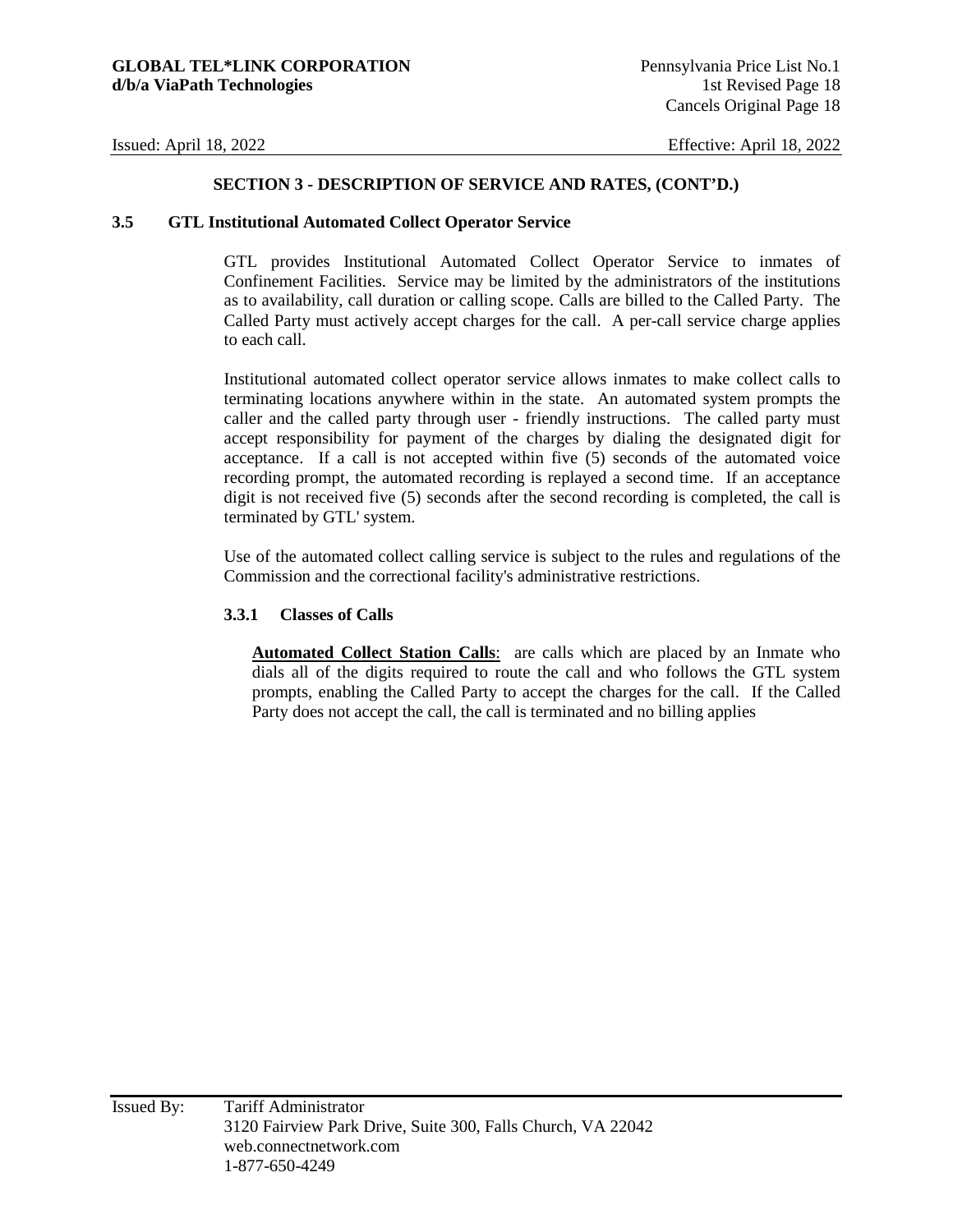#### **SECTION 3 - DESCRIPTION OF SERVICE AND RATES, (CONT'D.)**

### **3.5 GTL Institutional Automated Collect Operator Service, (Cont'd.)**

#### **3.5.1 Institutional Collect-Only Rates and Charges**

### **A. Option 1**

**B.** 

| 1.              | Local<br>Per Minute Rate:            | \$0.1725 |
|-----------------|--------------------------------------|----------|
| 2.              | <b>IntraLATA</b><br>Per Minute Rate: | \$0.25   |
| 3.              | <b>InterLATA</b><br>Per Minute Rate: | \$0.25   |
| <b>Option 2</b> |                                      |          |
| 1.              | Local<br>Per Minute Rate:            | \$0.19   |
| 2.              | <b>IntraLATA</b><br>Per Minute Rate: | \$0.24   |
| 3.              | <b>InterLATA</b>                     |          |

Per Minute Rate:  $$0.24$ 

Issued By: Tariff Administrator 3120 Fairview Park Drive, Suite 300, Falls Church, VA 22042 web.connectnetwork.com 1-877-650-4249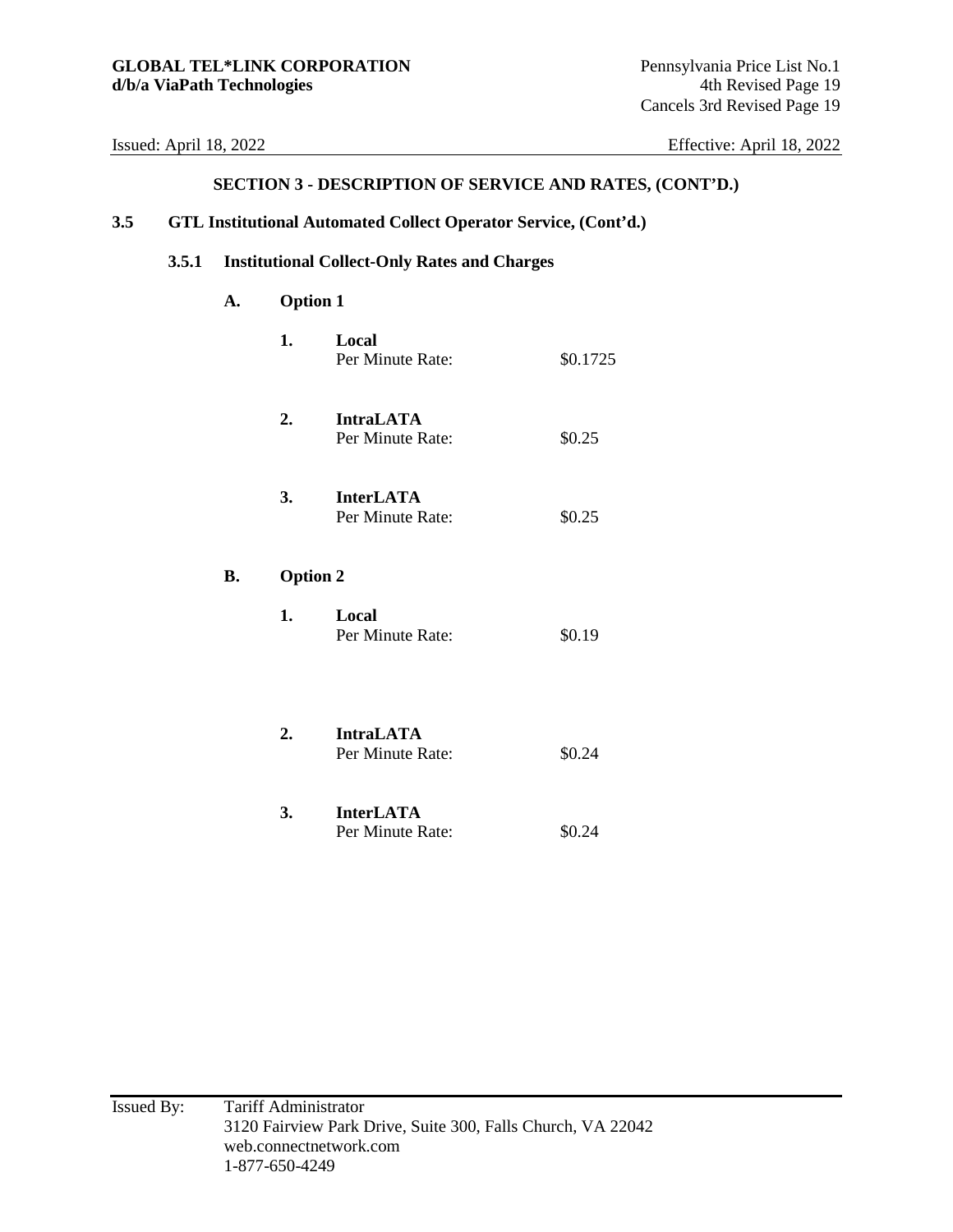#### **SECTION 3 - DESCRIPTION OF SERVICE AND RATES, (CONT'D.)**

#### **3.5 Institutional Operator Assisted Calling, (Cont'd.)**

#### **3.5.1 Institutional Collect-Only Rates, (Cont'd.)**

#### **C. Option 3**

| 1. | Local            |        |
|----|------------------|--------|
|    | Per Minute Rate: | \$0.22 |
|    |                  |        |

- **2. IntraLATA**  Per Minute Rate:  $$0.25$
- **3. InterLATA**  Per Minute Rate:  $$0.25$
- **D. Option 4** 
	- **1. Local/ IntraLATA/ InterLATA**  Per Minute Rate:  $$0.25$

#### **E. Option 5**

**1. Local/ IntraLATA/ InterLATA**  Per Minute Rate:  $$0.22$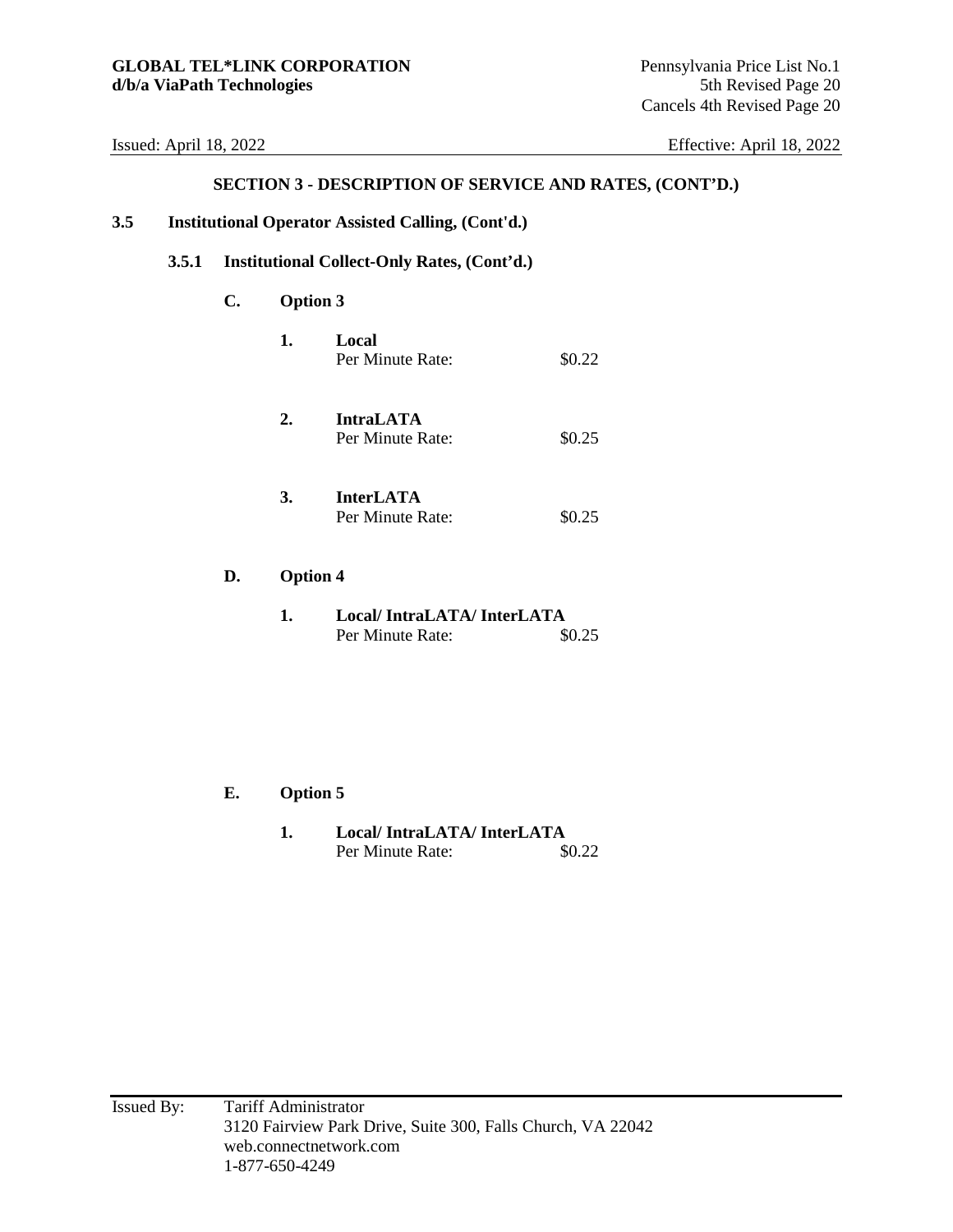- **3.5 Institutional Operator Assisted Calling, (Cont'd.)** 
	- **3.5.1 Institutional Collect-Only Rates (Cont'd.)** 
		- **F. Option 6** 
			- **1. Local/ IntraLATA/ InterLATA**  Per Minute Rate: \$0.172
		- **G. Option 7** 
			- **1. Local/ IntraLATA/ InterLATA**  Per Minute Rate: \$0.16
		- **H. Option 8** 
			- **1. Local/ IntraLATA/ InterLATA**  Per Minute Rate:  $$0.15$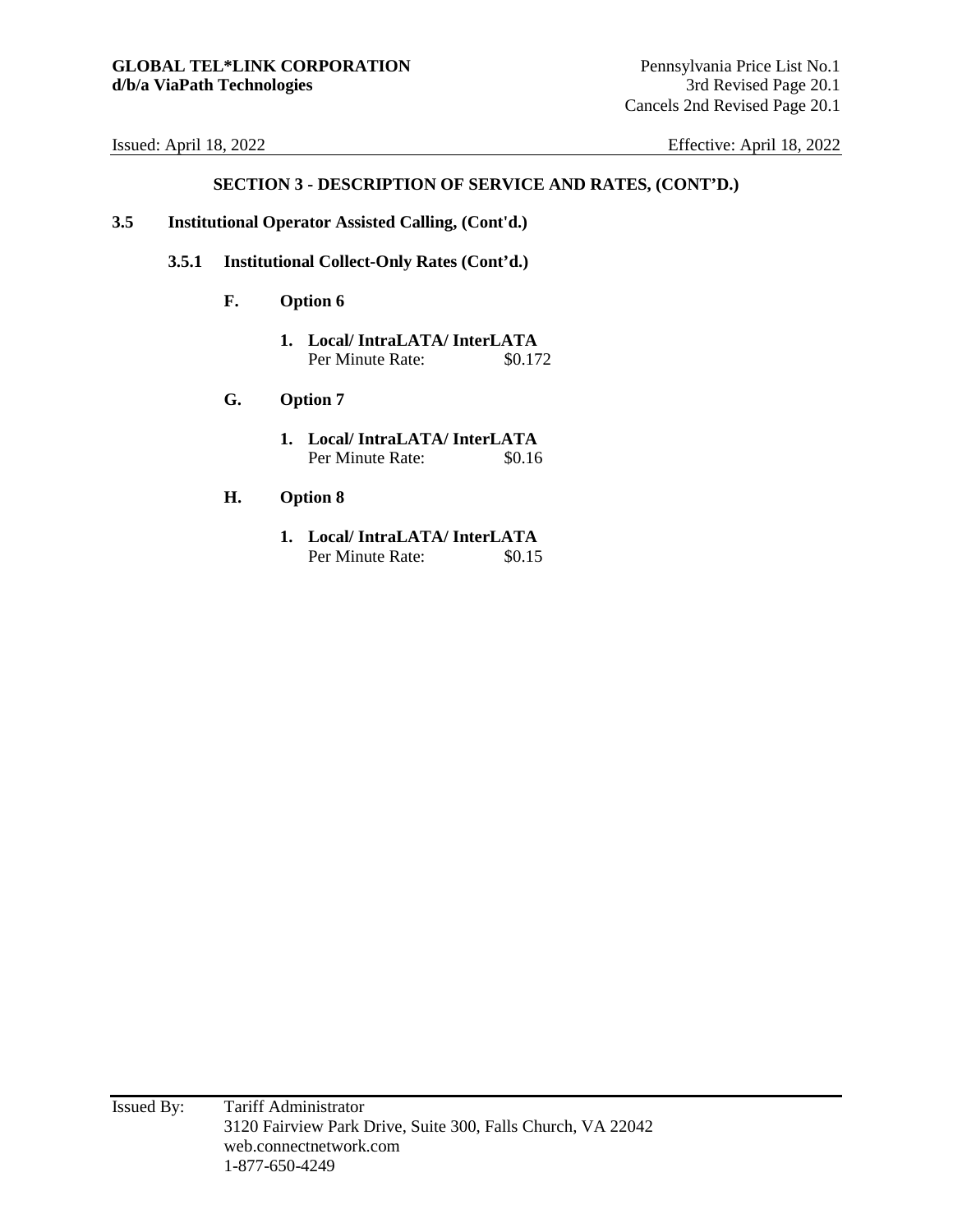#### **3.6 Institutional Telephone Debit Accounts**

#### **3.6.1 Definition**

This is a prepaid telephone account available to inmates and other incarcerated persons at correctional facilities that permit this service. Participating individuals elect to transfer funds either from their facility's inmate trust fund or a commissary account. The transfer method is either manual (vouchers) or electronic through a funds transfer interface between the Company and the facility or commissary.

#### **3.6.2 Call Process**

The Company establishes debit accounts which are associated with the inmate's personal Identification Number (PIN). When a call is placed, either the "collect" or "debit" option is selected. Once debit is selected, the inmate enters the called telephone number and PIN. The Company's system automatically informs the caller of the Available Usage Balance remaining in the Prepaid Debit Account, and the rates for the call being attempted. Network usage for completed calls is deducted from the Available Usage Balance at the conclusion of the call.

Any unused funds in a Prepaid Debit Account are refundable upon request. Refunds are issued by the entity controlling the actual cash deposits, which depending on the specific arrangements, is either the Company, the commissary, the correctional facility itself or its agent, unless otherwise directed by state law. The Available Usage Balance expires three months from the date of the last activity on the Prepaid/Debit account, unless alternative arrangements are expressly requested by the correctional facility's management. No refunds of unused balances will be issued after the expiration date.

#### **3.6.3 Rates and Charges**

- **A. Option 1** Rates and charges for Prepaid Debit Accounts are the same as those set forth in the Company's institutional collect call rate schedules.
- **B.** Option 2 Rates and charges for Prepaid Debit Accounts are provided at a discount, per request of correctional facility.
- **C. Option 3** 
	- 1. Rate per Minute: \$0.10
- **D. Option 4** 
	- 1. Rate per Minute: \$0.10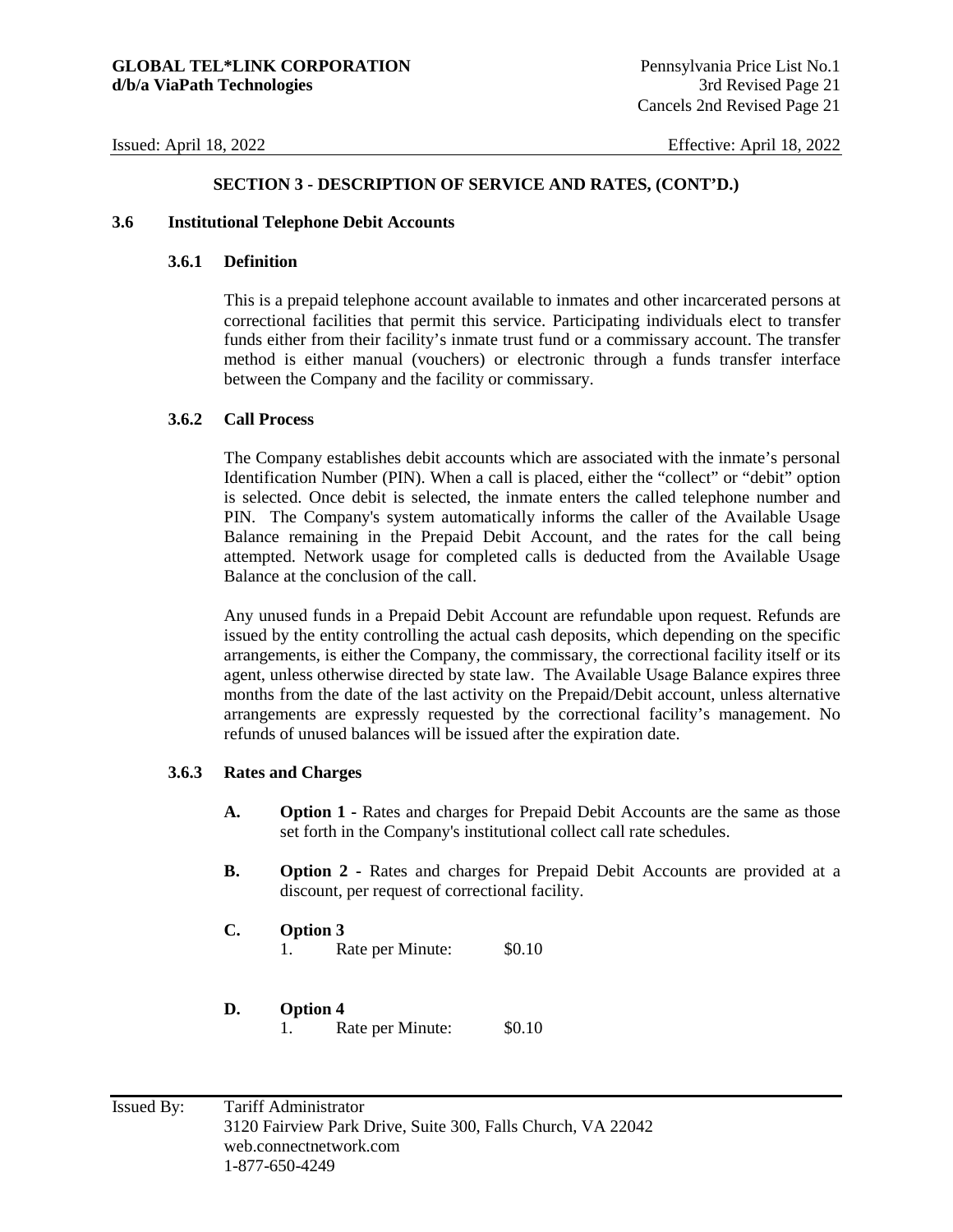#### **SECTION 3 - DESCRIPTION OF SERVICE AND RATES, (CONT'D.)**

#### **3.6 Institutional Telephone Debit Accounts**

## **3.6.3 Rates and Charges (Cont'd.)**

#### **E. Option 5**

| 1. | Local<br>Per Minute Rate:            | \$0.19 |
|----|--------------------------------------|--------|
| 2. | <b>IntraLATA</b><br>Per Minute Rate: | \$0.21 |

#### **3. InterLATA**  Per Minute Rate:  $$0.21$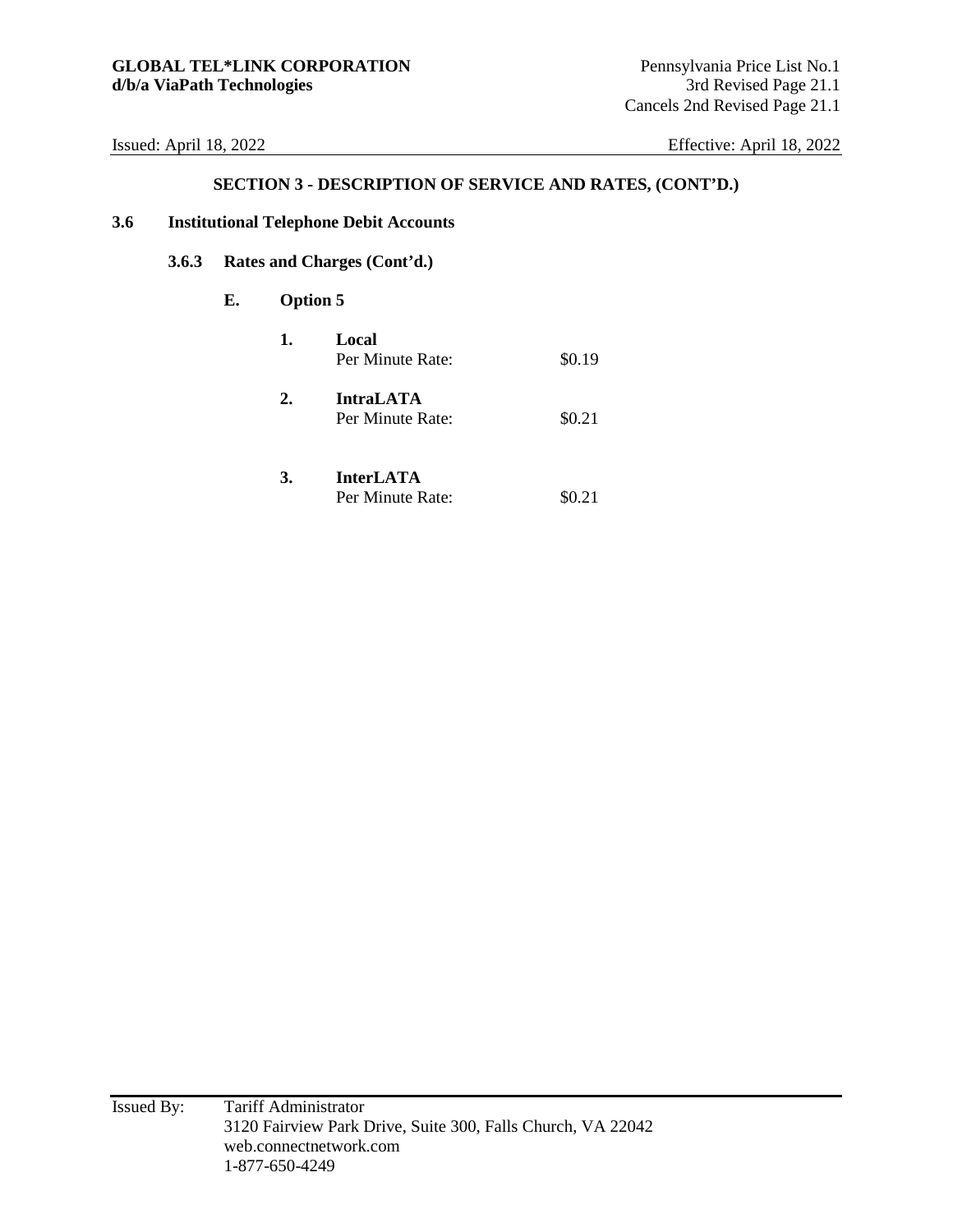#### **3.7 Advance Pay Accounts**

In those areas where the Company does not have a direct billing agreement with the existing local exchange carrier, or upon a Customer's request, the Company will set up a Advance Pay Account with the Called Party (Customer) for payment of collect calls placed from institutions served by the Company. Funds in the Customer's Advance Pay account may only be used for payment of collect calls placed by inmates to telephone numbers specified by the Customer. Establishment and maintenance of an Advance Pay Account is required to complete collect calls to Customers served by local exchange carriers with which the Company does not have an existing direct billing and collection agreement.

Upon request, the Company will provide the Customer with a personal identification number (PIN) and a toll-free number to call in order to set up the account information, including the permissible numbers that the inmate may call.

Additional payments will be accepted with a \$50.00 payment maximum. Initial and additional payments into the account may be made by cash, check, credit card or Western Union. Transaction fees will apply for credit card and check by phone transactions. All payments will be subject to applicable taxes.

When an inmate places a call, the Customer is informed of both the caller's identity and the account balance prior to accepting the call. Customers may also contact the Company's toll-free customer service number for account balance information at any time.

If the Advance Pay Account balance becomes depleted, calls placed to the numbers specified by the Customer will be blocked until the Advance Pay Account is replenished.

The Customer may close the Advance Pay Account at any time, but accounts are automatically closed following three months of inactivity. The Customer may seek a refund of unused Advance Pay balances upon request at any time, even if the account has been closed. Any remaining balance in the account will be refunded to the Customer after deducting any call charges, applicable taxes, and transaction fees incurred during the current billing cycle. **(T) (T) (T) (T) (T)** 

All security measures and inmate calling restrictions as set forth elsewhere in this price list are also applicable for any calls made using an Advance Pay Account.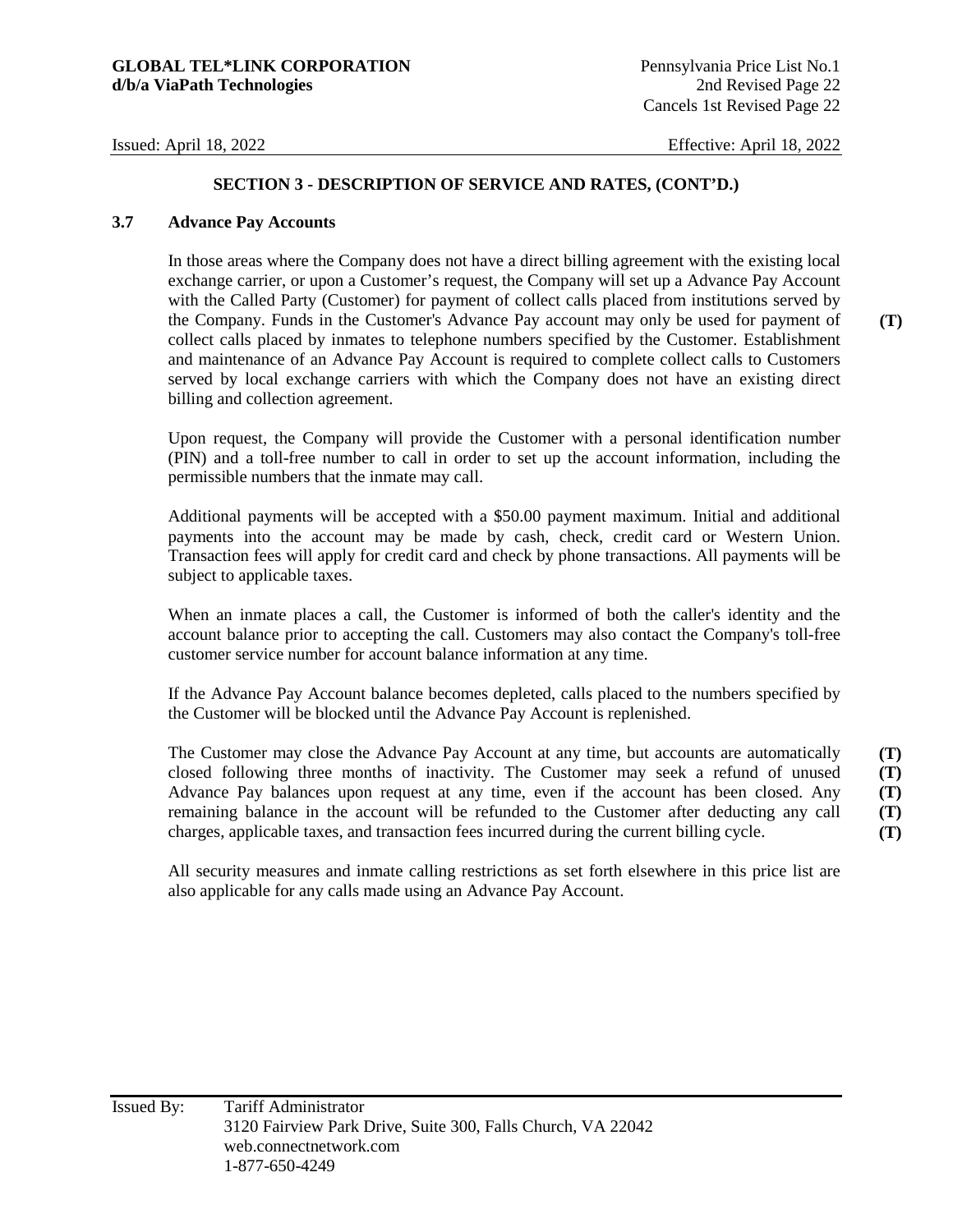#### **3.7 Advance Pay Accounts, (Cont'd.)**

#### **3.7.1 Rates and Charges**

- **A. Option 1** Advance Pay Customers' rates and charges are the same as those set forth in the Company's institutional collect call rate schedules.
- **B.** Option 2 Rates and charges for Advance Pay Accounts are provided at a discount, per request of correctional facility.

#### **C. Option 3**

**D. Option 4** 

| 1.              | Local/IntraLATA/InterLATA            |        |  |
|-----------------|--------------------------------------|--------|--|
|                 | Per Minute Rate:                     | \$0.10 |  |
| <b>Option 4</b> |                                      |        |  |
| 1.              | Local<br>Per Minute Rate:            | \$0.19 |  |
| 2.              | <b>IntraLATA</b><br>Per Minute Rate: | \$0.21 |  |
| 3.              | <b>InterLATA</b><br>Per Minute Rate: | \$0.21 |  |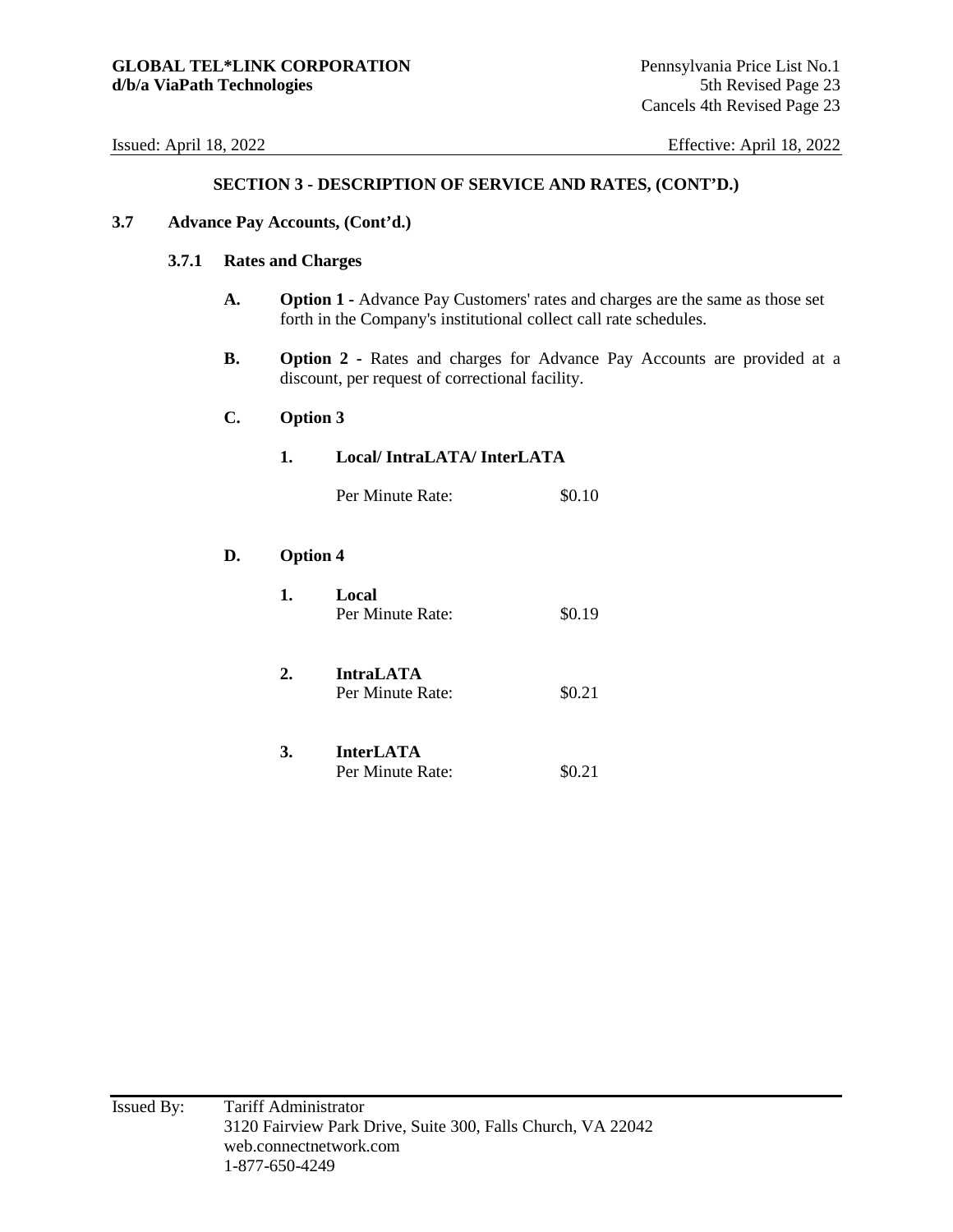- **3.7 Advance Pay Accounts, (Cont'd.)** 
	- **3.7.1 [Reserved For Future Use]**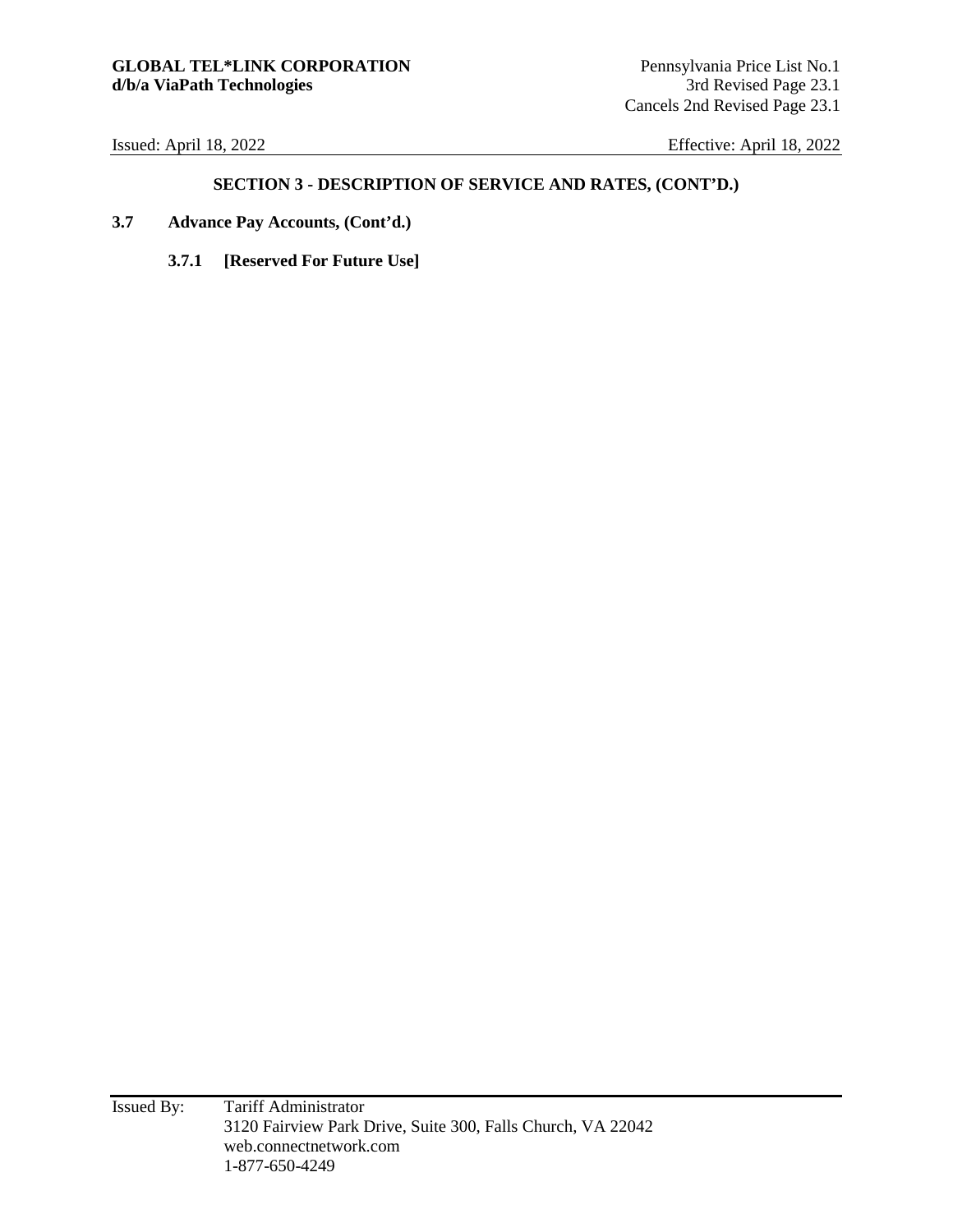### **SECTION 3 - DESCRIPTION OF SERVICE AND RATES, (CONT'D.)**

**3.8 [Reserved For Future Use]**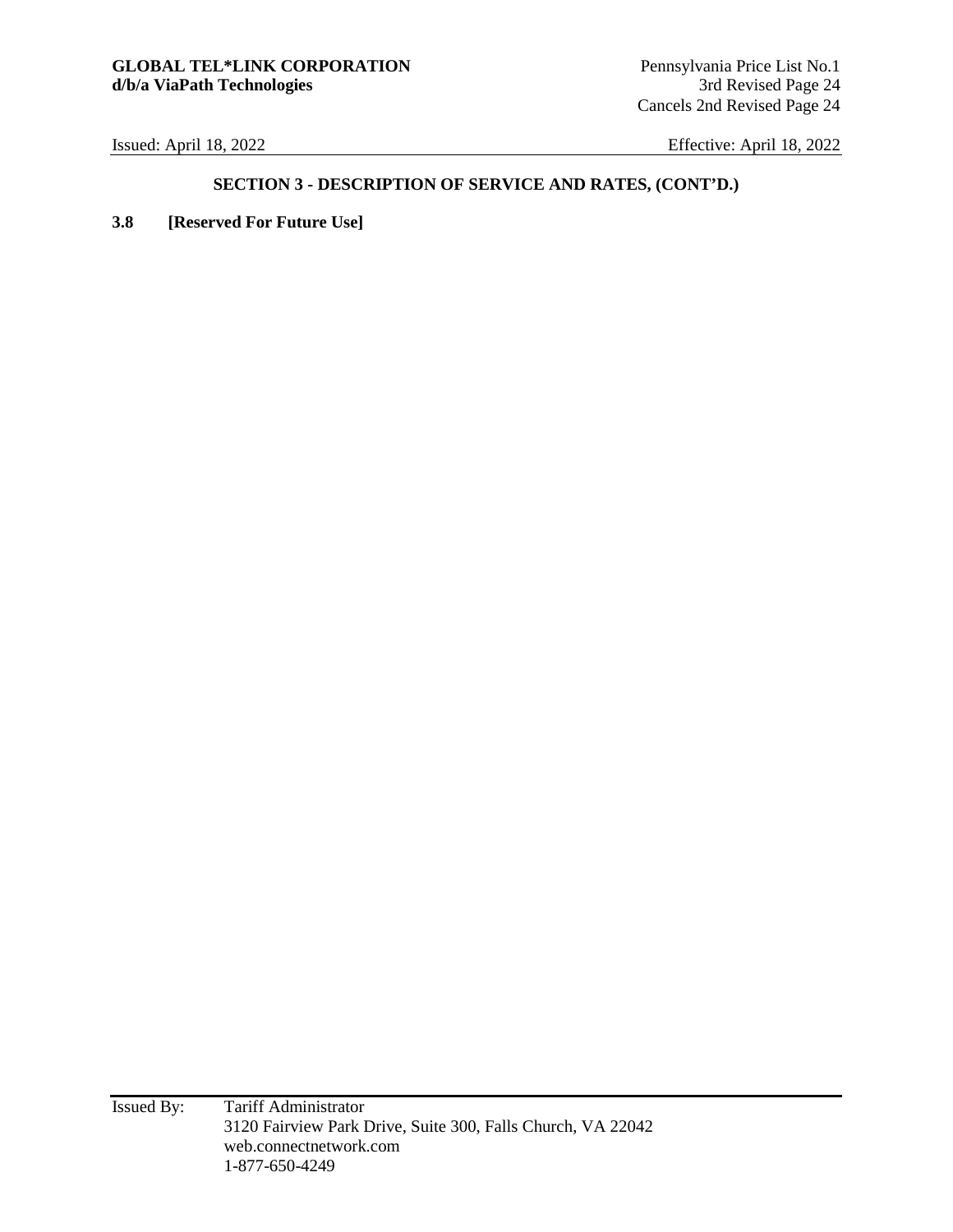.

Issued: April 18, 2022 Effective: April 18, 2022

### **SECTION 3 - DESCRIPTION OF SERVICE AND RATES, (CONT'D.)**

**3.8 [Reserved For Future Use]**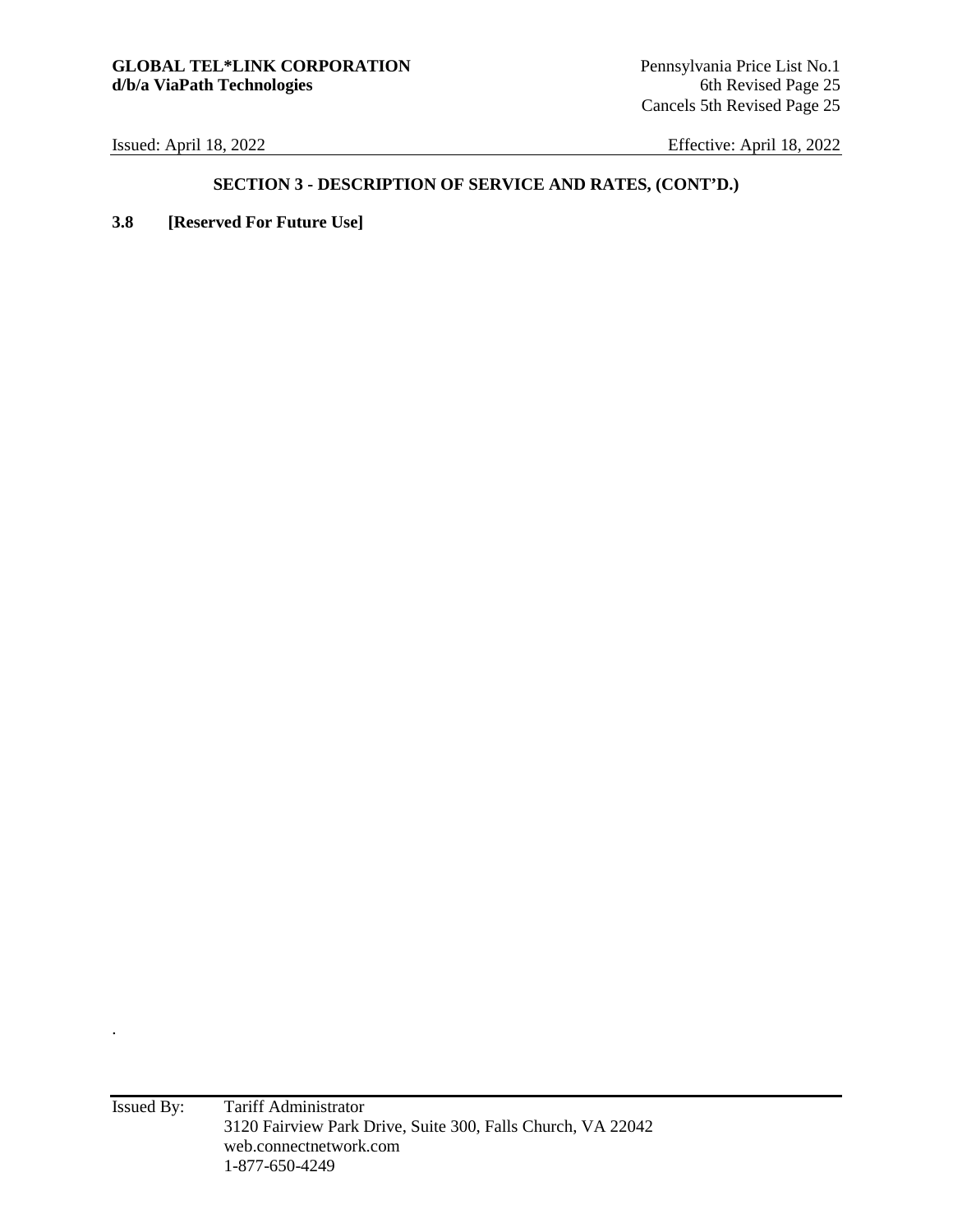#### **3.9 Confinement Services – State Department of Corrections**

#### **3.9.1 Maximum Security Collect Service**

Maximum Security Collect Service is Operator Station Collect calls placed from certain authorized institutional telephones presubscribed to the Company and completed to Customers who have previously agreed to accept these calls. Service under the Maximum Security Collect Service is offered pursuant to contracts with authorized confinement institutions.

If a Customers telecommunications payment history is not acceptable to the Company or if a Customers telecommunications payment history is unknown or indeterminable, Customer may be required, at any time, to provide (i) pre-invoice payment based on usage incurred; (ii) a valid major credit card account number from an issuer acceptable to the Company and authorization for the Company to charge usage to your credit card account; or (iii) agreement that Customer usage of the Company network and services will be subject to usage limits to be determined by the Company. Prior to Customer compliance with this request, the Company reserves the right to cease accepting and processing service. The Company may request subsequent additional Customer preinvoice payments for usage and may increase or decrease Customer toll usage limits as the Company deems appropriate. The Company may refuse to furnish services if any charges are owed by Customer to the Company or any Company affiliate, or charges are past due for service(s) received by Customer.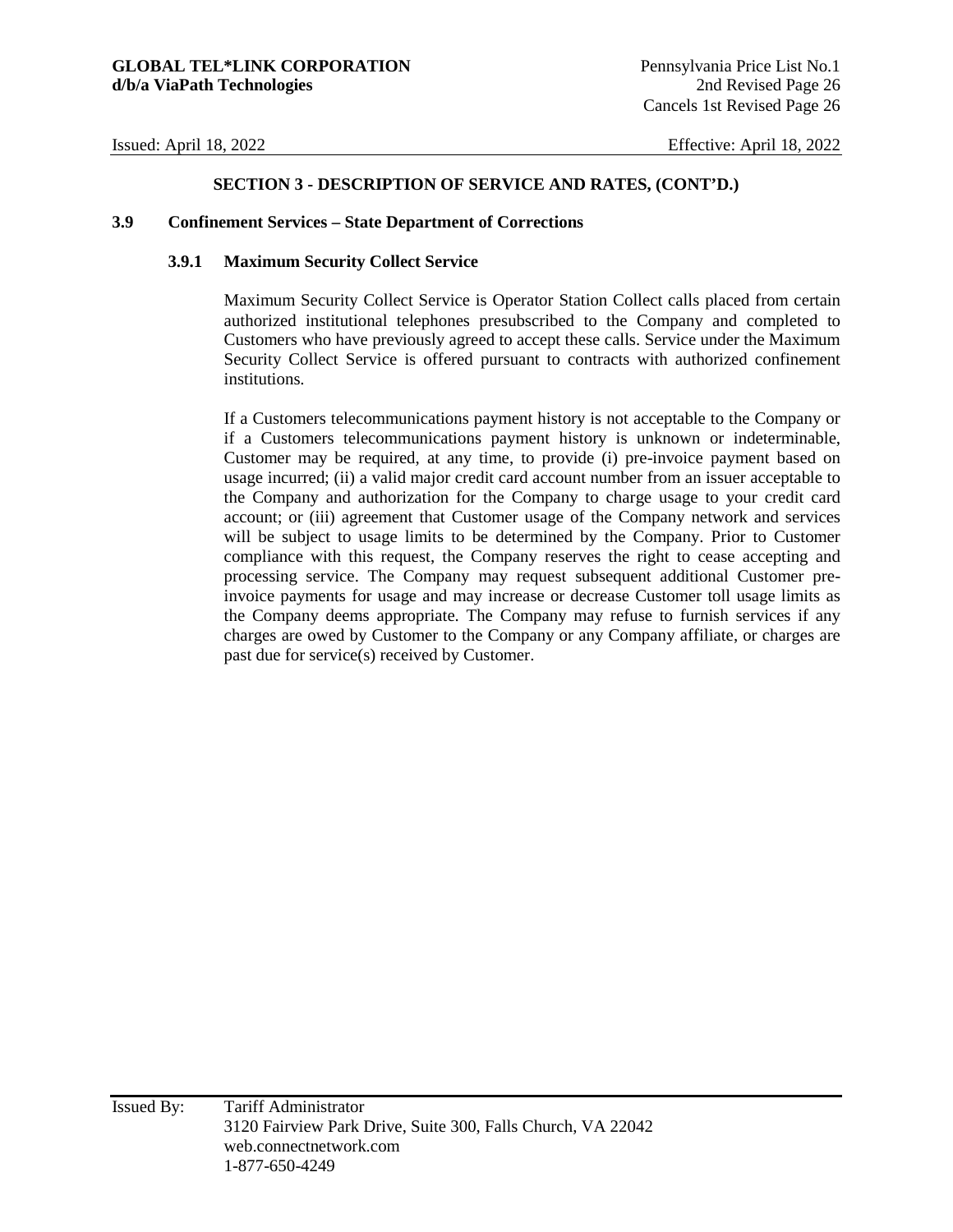- **3.9 Confinement Services State Department of Corrections, (Cont'd.)**
	- **3.9.1 Maximum Security Collect Service, (cont'd.)** 
		- **A. [Reserved for Future Use]**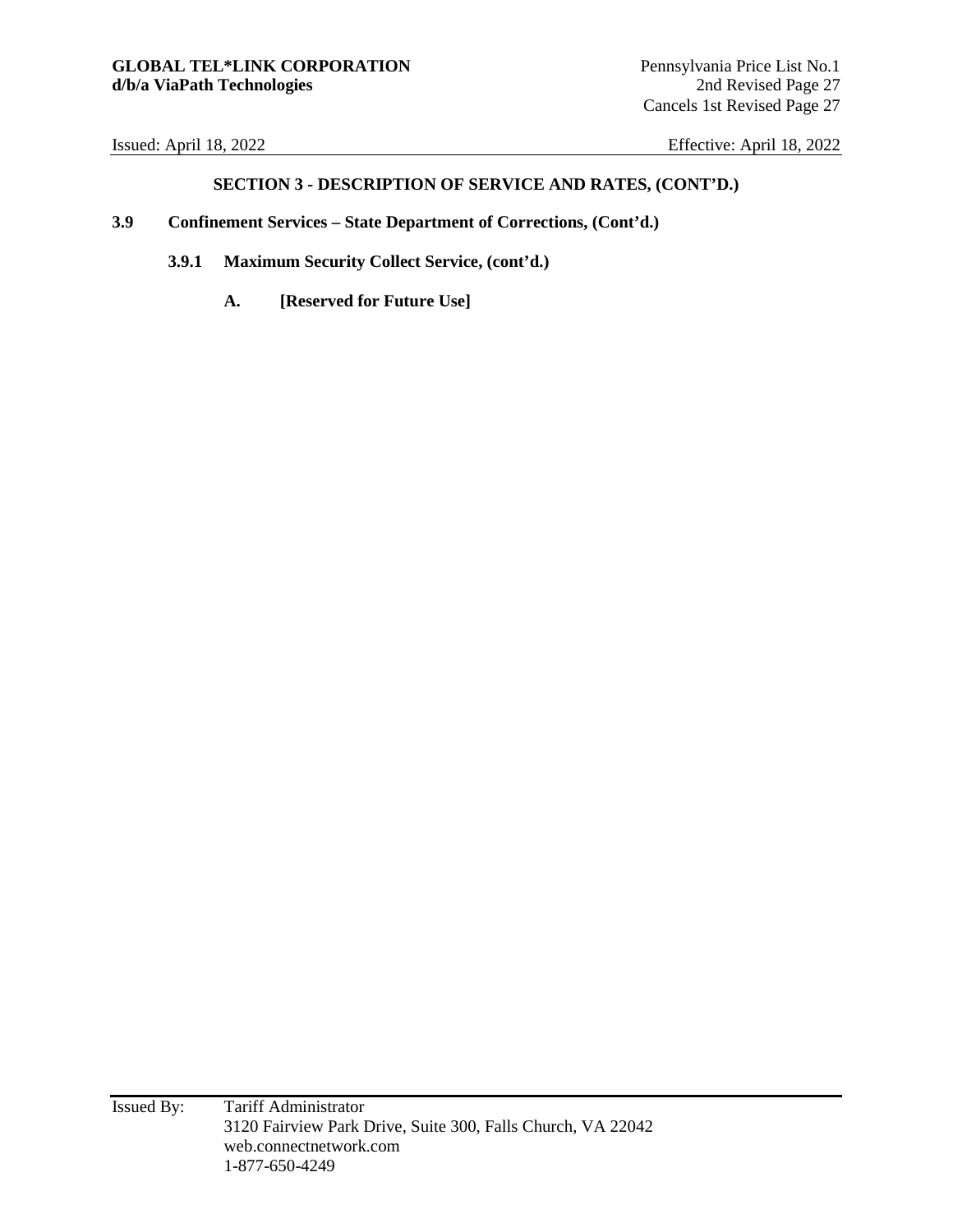- **3.9 Confinement Services State Department of Corrections, (Cont'd.)**
	- **3.9.1 Maximum Security Collect Service, (Cont'd.)** 
		- **A. [Reserved for Future Use]**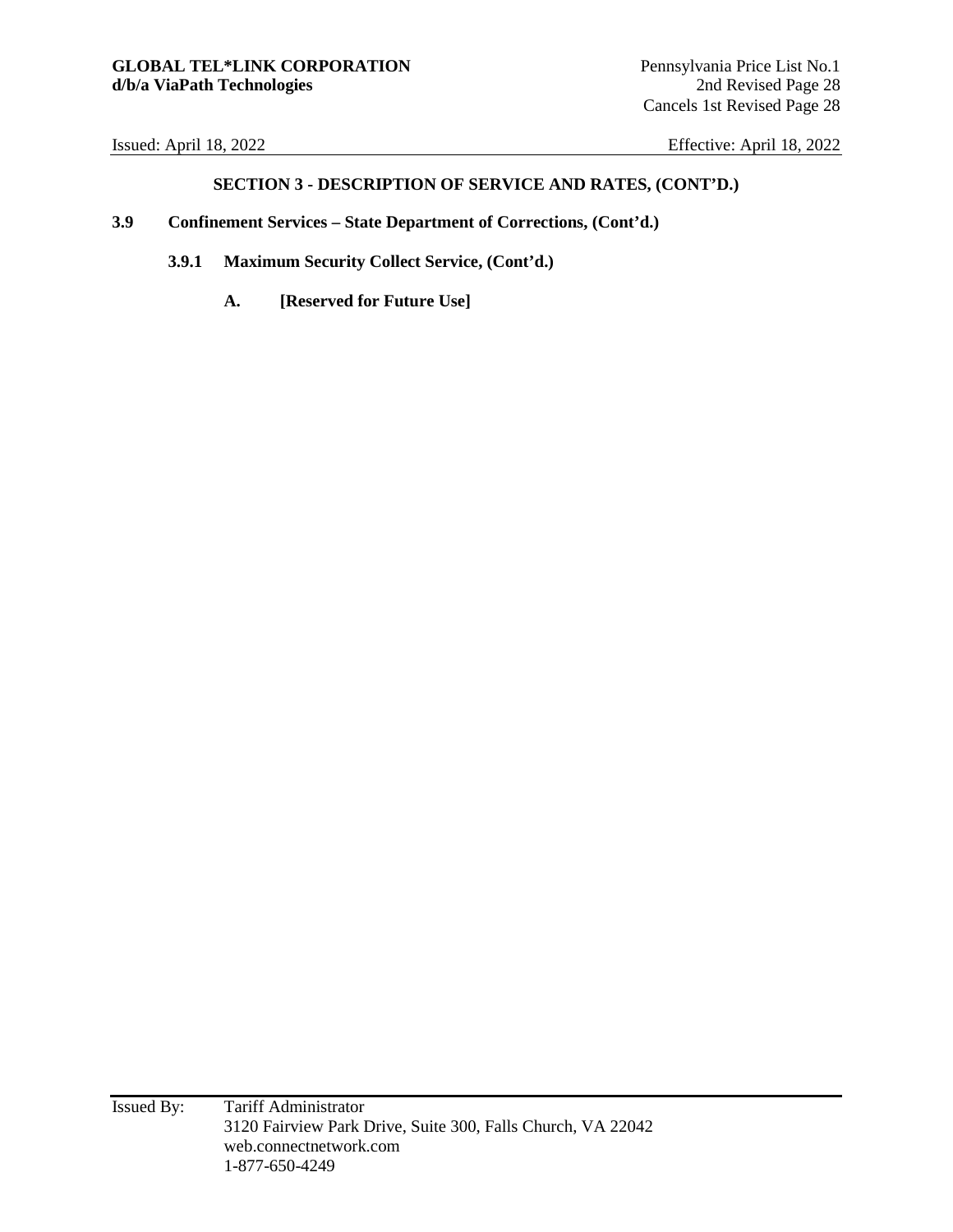- **3.9 Confinement Services State Department of Corrections, (Cont'd.)**
	- **3.9.1 Maximum Security Collect Service, (Cont'd.)** 
		- **A. [Reserved for Future Use]**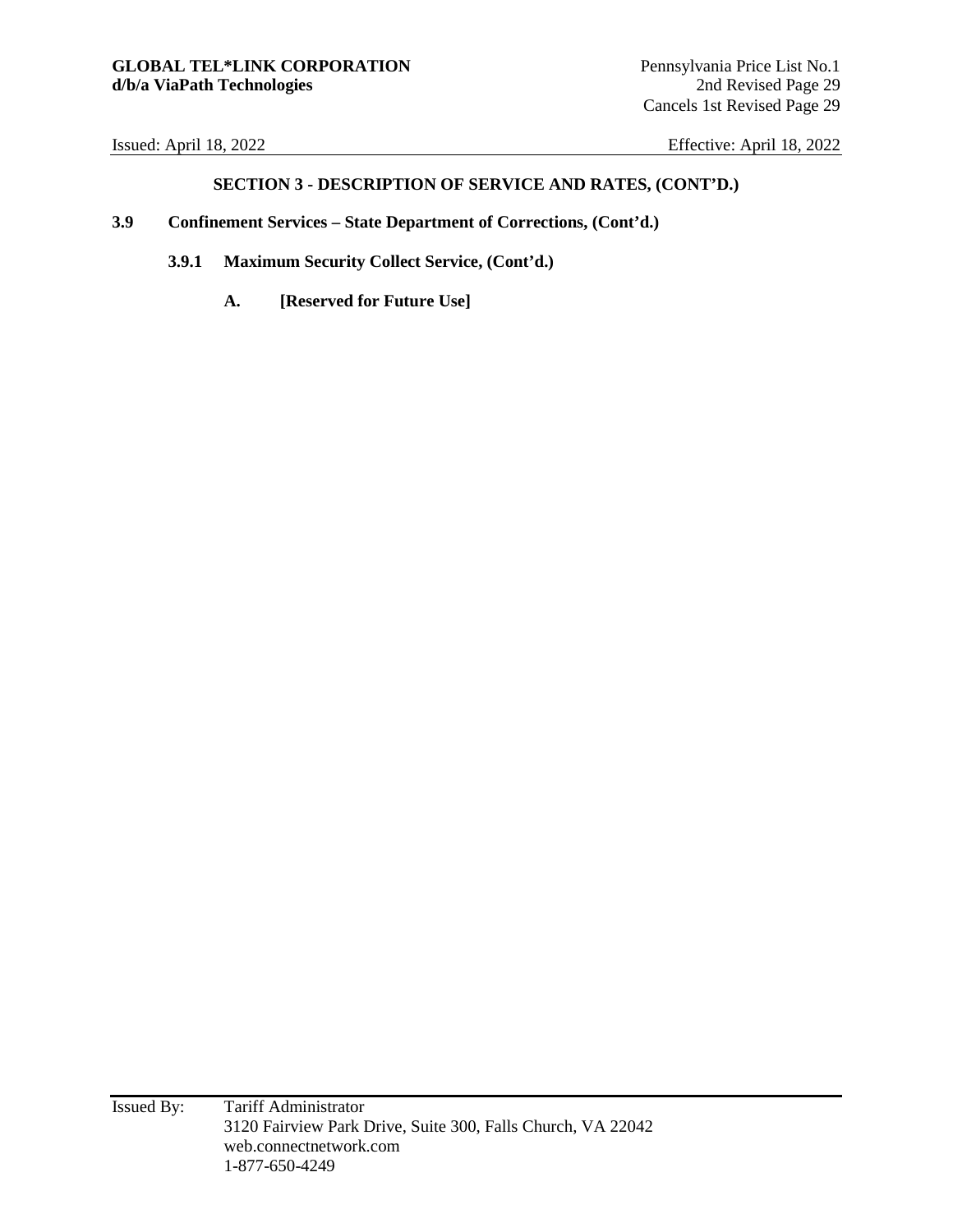- **3.9 Confinement Services State Department of Corrections, (Cont'd.)**
	- **3.9.1 Maximum Security Collect Service, (Cont'd.)** 
		- **A. [Reserved for Future Use]**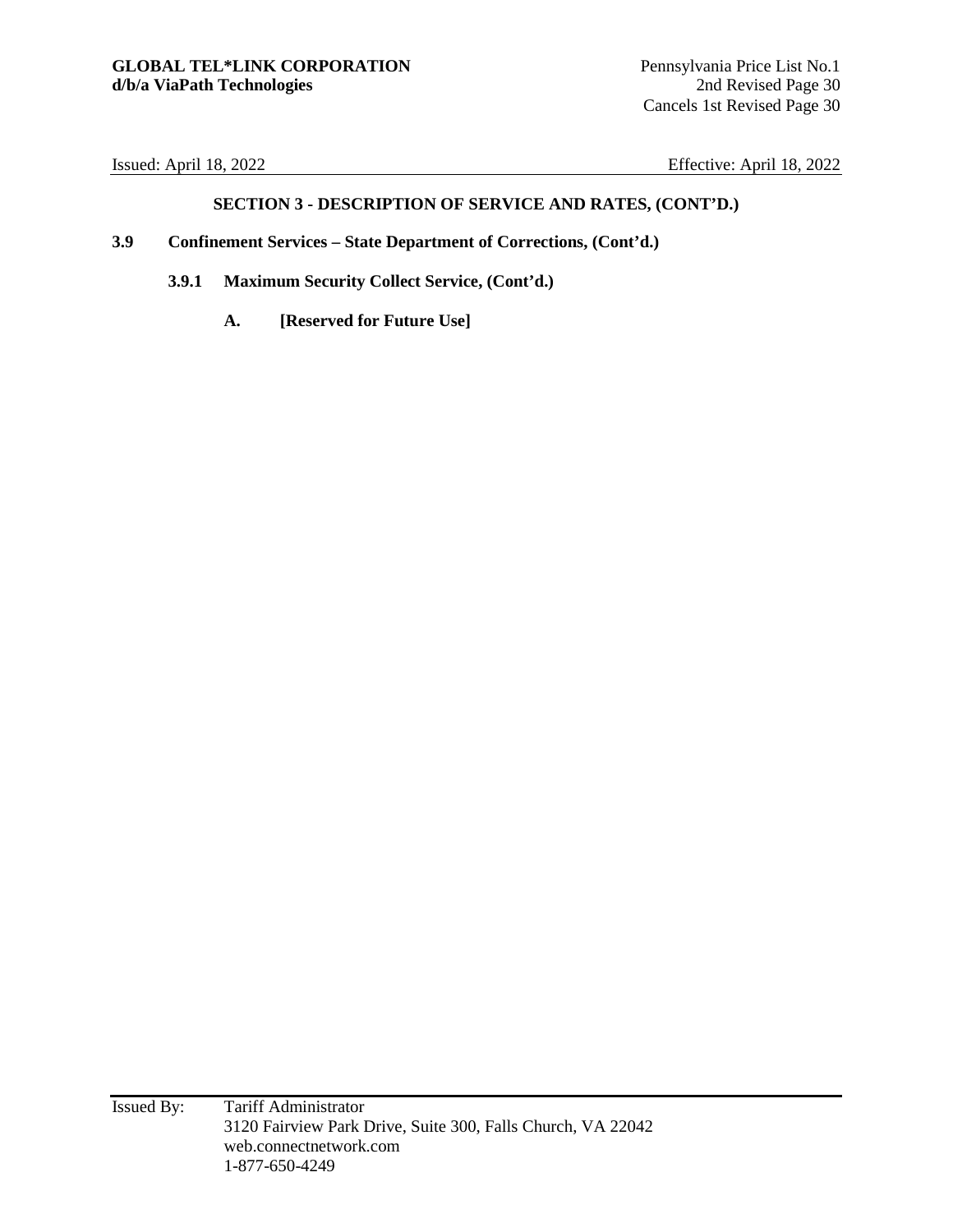#### **3.9 Confinement Services – State Department of Corrections, (Cont'd.)**

#### **3.9.1 Maximum Security Collect Service, (Cont'd.)**

#### **B. High Risk Customer**

Maximum Security Collect Service Customers who meet one or more of the following criteria are not eligible for billing through their local exchange carrier or through the Direct billed program.

#### **1. Identification of High Risk Customer**

- **(a)** A Customer who has a Line Information Database (LIDB) block that has been imposed by their Local Exchange provider and the Customer is not able to resolve this LIDB block by having it removed in order to receive collect calls.
- **(b)** A Customer who has a block on their line by the Company because Customer is past due on a bill for any of the Company's products/services.
- **(c)** A Customer who was already on a Direct Billed account for receiving Maximum Security calls, but failed to pay these bills on-time and who was sent to collections.

Available only to customers in equal access exchange areas.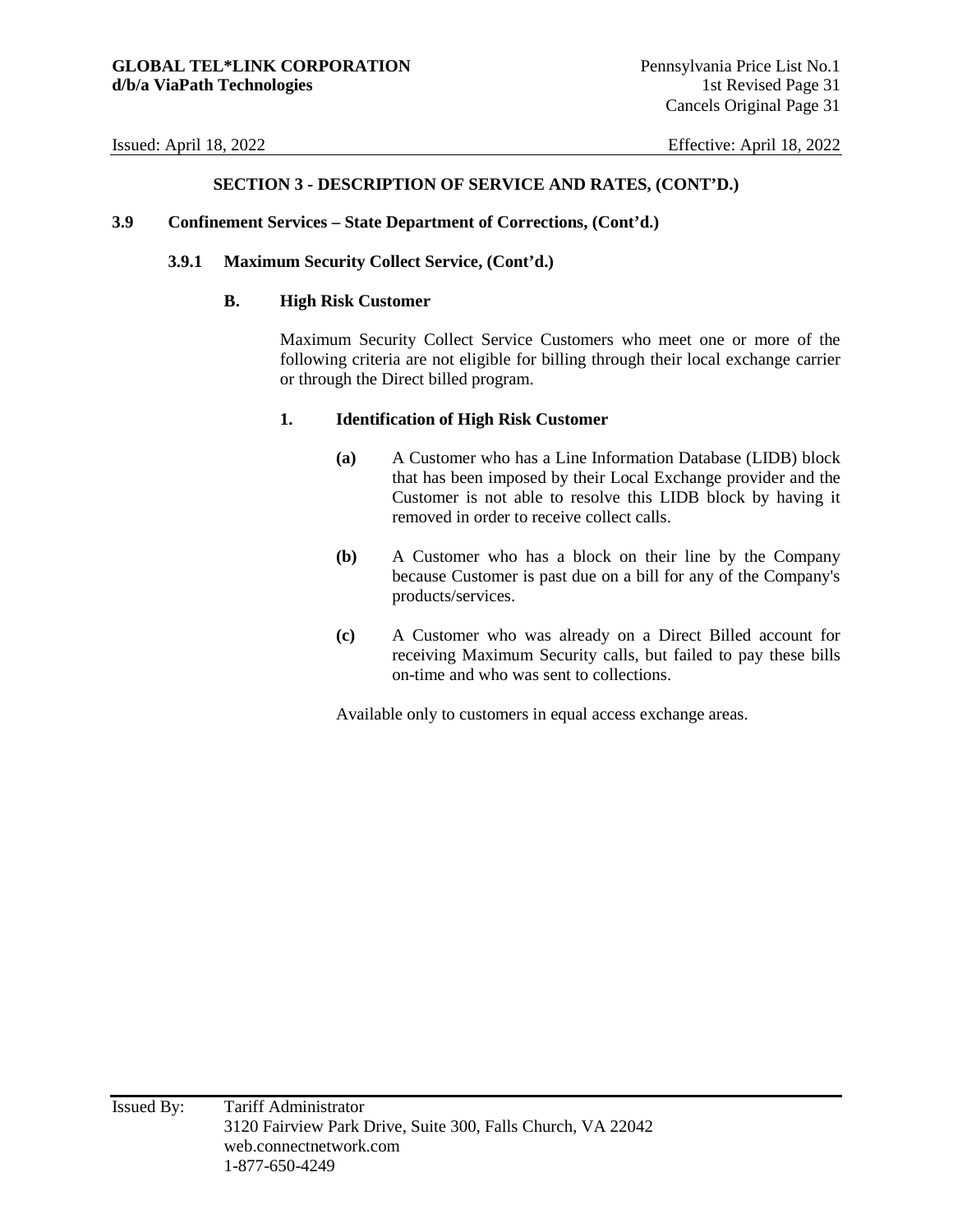#### **3.9 Confinement Services – State Department of Corrections, (Cont'd.)**

#### **3.9.1 Maximum Security Collect Service, (Cont'd.)**

#### **D. Maximum Security Restrictions on the Use of Service [applies to either billing method)**

The Company may, without notice to Customer (consistent with governing laws or regulations), block traffic to or from specific countries, country codes, cities, city codes, local telephone exchanges (NXX exchanges), individual telephone stations, groups, or ranges of individual telephone stations, or whenever the Company deems it necessary to take such action to prevent (1) the unlawful use of service; (2) nonpayment for service; or (3) the use of service in violation of this Agreement.

The Company may discontinue the furnishing of any and/all service(s) to a Customer, without incurring any liability, immediately and without notice, if the Company, in its sole discretion, determines that such action is necessary to prevent or to protect against fraud or to otherwise protect its personnel, agents, facilities or services. The Company may discontinue service pursuant to this subsection if:

- 1. The Customer refuses to furnish information to the Company regarding the customer's payment history, its past or current use of services, or its planned use of service(s);
- 2. The Customer provides false information to the Company regarding the Customer's identity or address;
- 3. The Customer did not validate the Customer's identity or address as requested by the Company;
- 4. The Customer did not update Customer's address or identity on a change that the Customer incurred; or
- 5. The Customer states that Customer will not comply with a request of the Company for payment of any past due payments or prepayments.

Available only to customers in equal access exchange areas.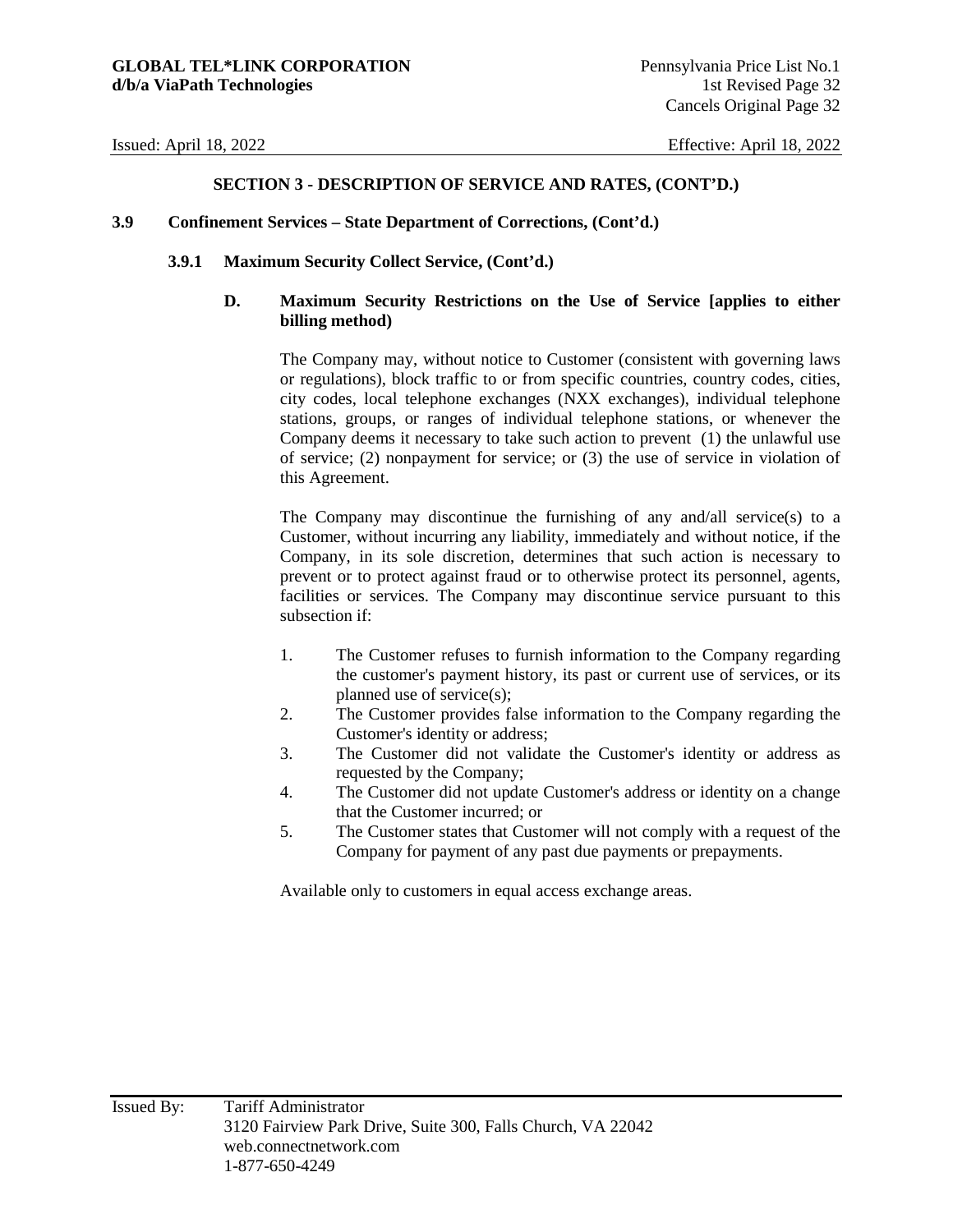| 3.9 |              |                                             |    | Confinement Services – State Department of Corrections, (Cont'd.) |        |  |  |
|-----|--------------|---------------------------------------------|----|-------------------------------------------------------------------|--------|--|--|
|     | <b>3.9.1</b> | Maximum Security Collect Service, (Cont'd.) |    |                                                                   |        |  |  |
|     |              | Е.                                          |    | <b>Debit Rates – Option 1</b>                                     |        |  |  |
|     |              |                                             | 1. | Local:<br>Per Minute Rate                                         | \$0.00 |  |  |
|     |              |                                             | 2. | InterLATA:<br>Per Minute Rate                                     | \$0.19 |  |  |
|     |              |                                             | 3. | IntraLATA:<br>Per Minute Rate                                     | \$0.13 |  |  |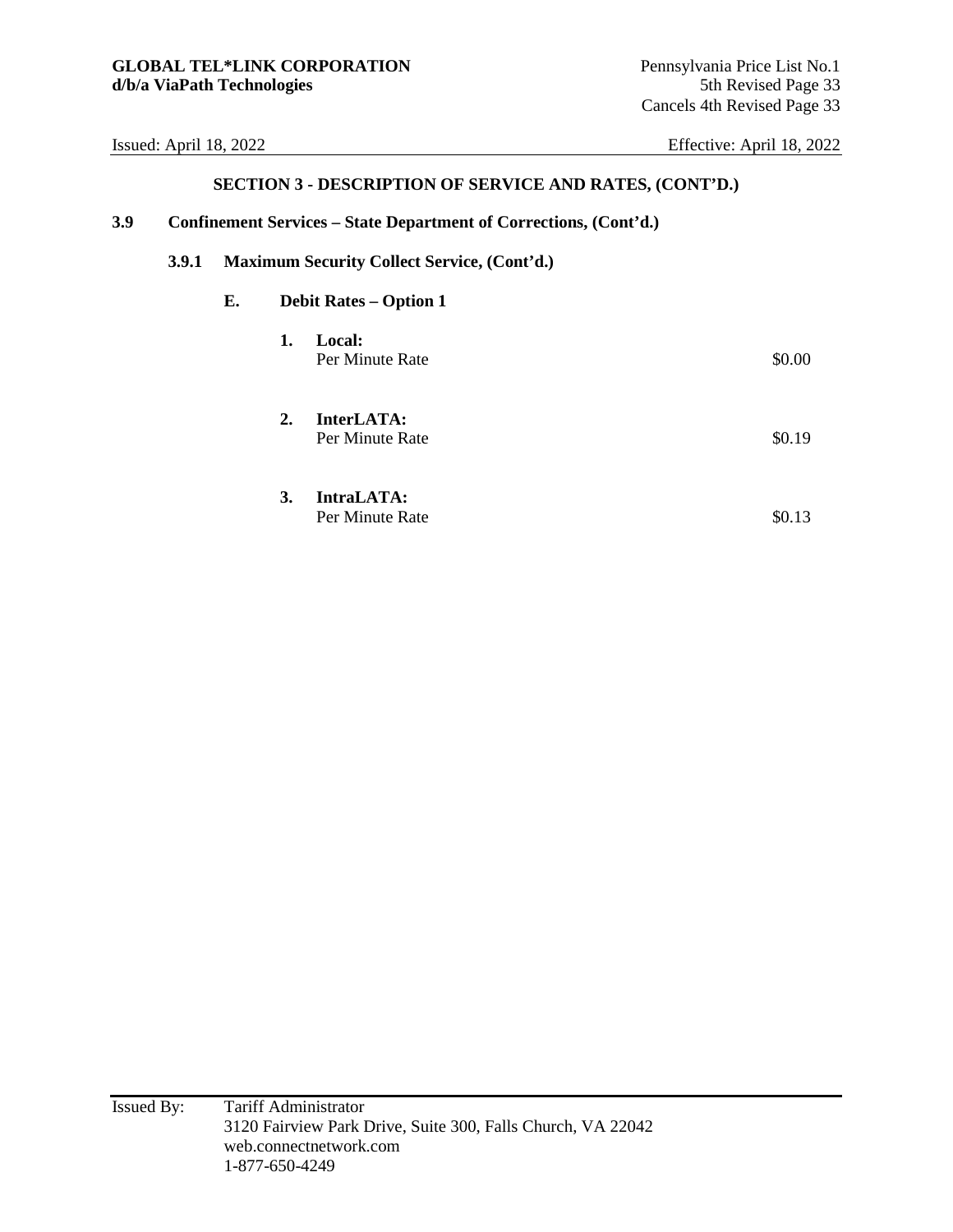#### **SECTION 3 - DESCRIPTION OF SERVICE AND RATES, (CONT'D.)**

### **3.9 Confinement Services – State Department of Corrections, (Cont'd.)**

# **3.9.1 Maximum Security Collect Service, (Cont'd.)**

# **F. Collect Rates – Option 1**

|    | 1. | Local<br>Per Minute Rate:                          | \$0.00  |
|----|----|----------------------------------------------------|---------|
|    | 2. | <b>IntraLATA</b><br>Per Minute Rate:               | \$0.15  |
|    | 3. | <b>InterLATA</b><br>Per Minute Rate:               | \$0.26  |
| G. |    | <b>Advanced Pay - Option 1</b>                     |         |
|    | 1. | Local<br>Per Minute Rate:                          | \$0.00  |
|    | 2. | <b>IntraLATA</b><br>Per Minute Rate:               | \$0.14  |
|    | 3. | <b>InterLATA</b><br>Per Minute Rate:               | \$0.20  |
| Н. |    | Collect, Debit, and Advance Pay - Option 2         |         |
|    | 1. | Local, IntraLATA and InterLATA<br>Per Minute Rate: | \$0.059 |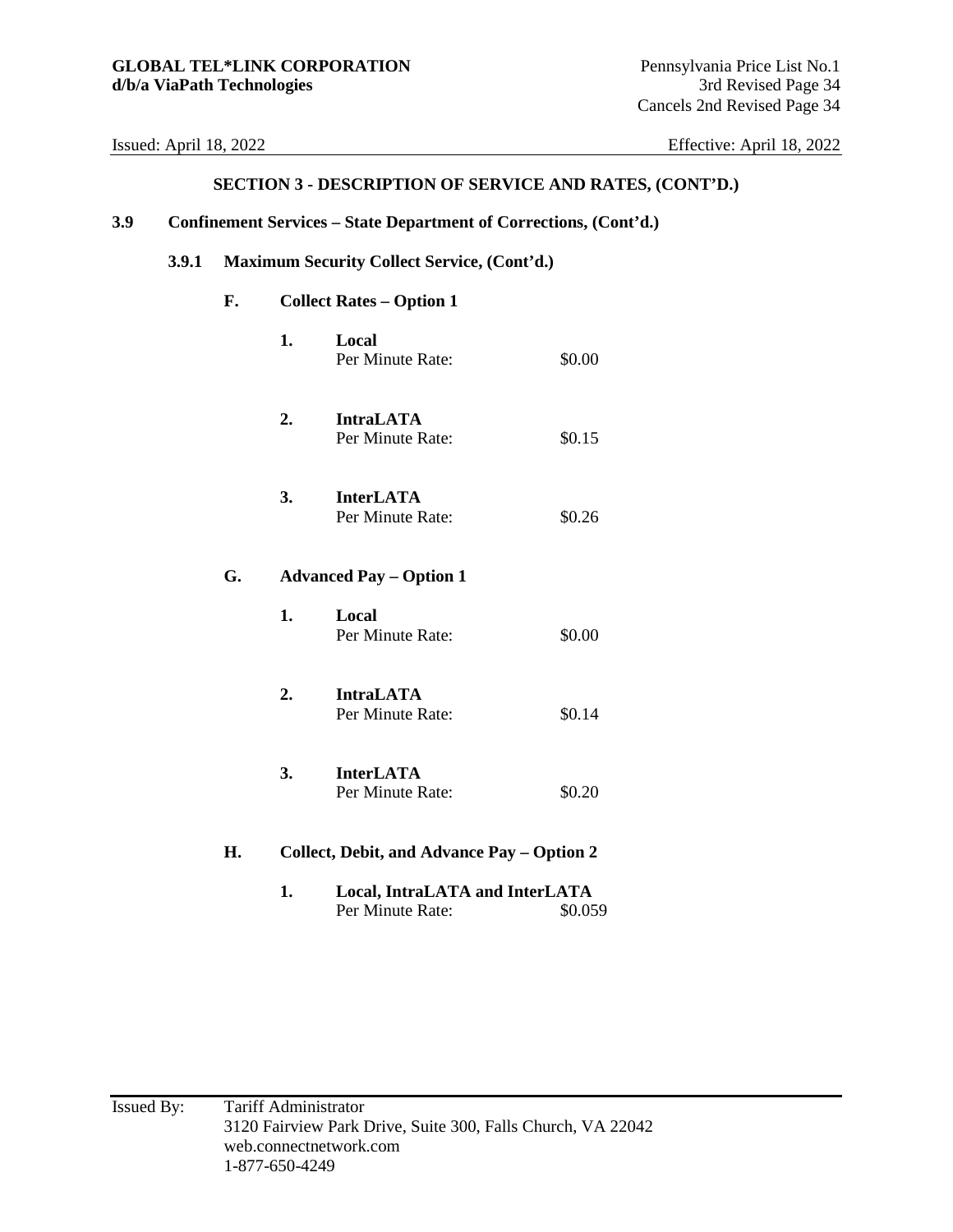# **SECTION 3 - DESCRIPTION OF SERVICE AND RATES, (CONT'D.)**

**3.10 [Reserved for Future Use]** 

Issued By: Tariff Administrator 3120 Fairview Park Drive, Suite 300, Falls Church, VA 22042 web.connectnetwork.com 1-877-650-4249